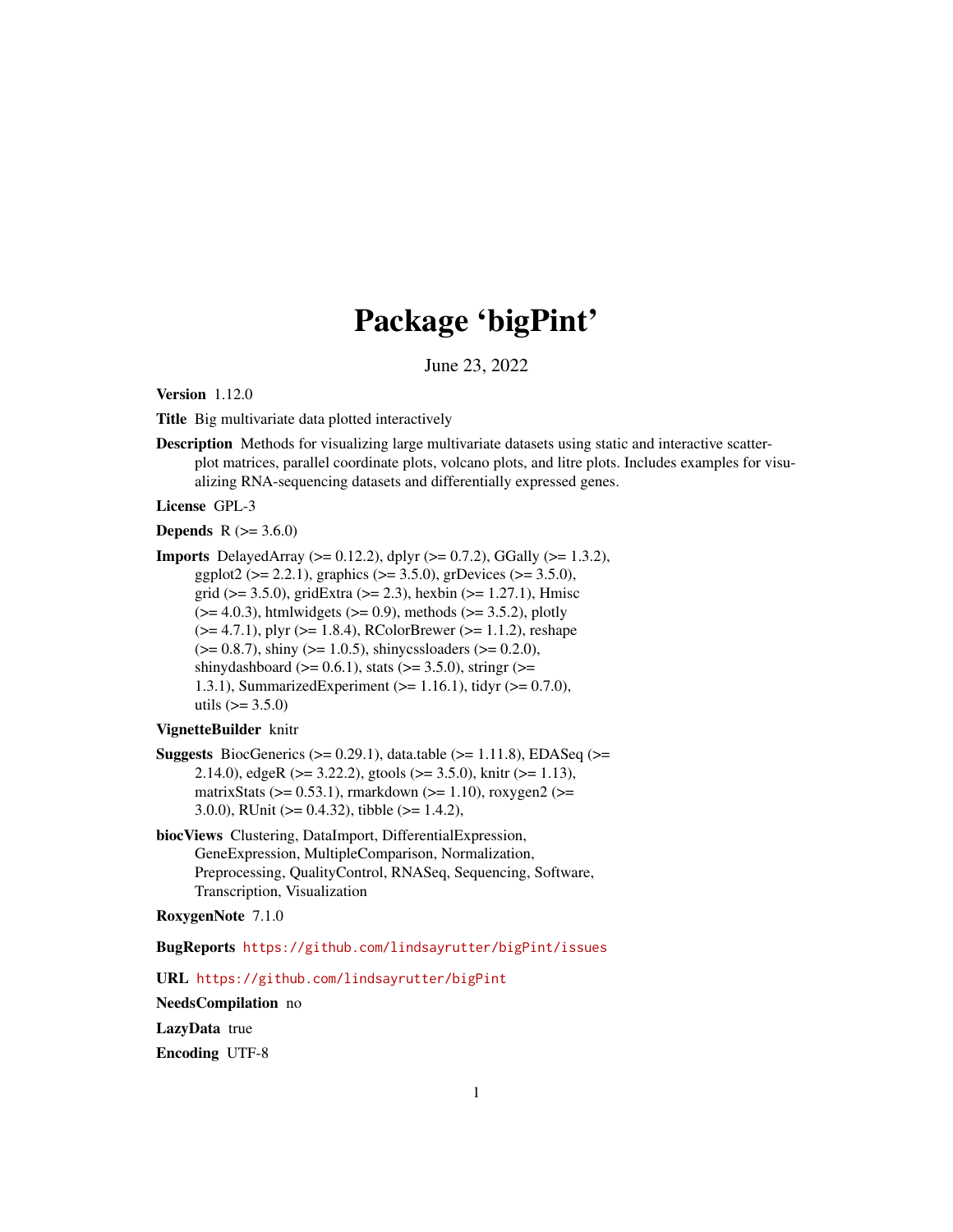$2$  bigPint  $\blacksquare$ 

<span id="page-1-0"></span>

git\_url https://git.bioconductor.org/packages/bigPint

git\_branch RELEASE\_3\_15

git\_last\_commit d0aeb8f

git\_last\_commit\_date 2022-04-26

Date/Publication 2022-06-23

Author Lindsay Rutter [aut, cre],

Dianne Cook [aut]

Maintainer Lindsay Rutter <lindsayannerutter@gmail.com>

# R topics documented:

|       | 3                       |  |
|-------|-------------------------|--|
|       | $\overline{4}$          |  |
|       | $\overline{4}$          |  |
|       | <b>10</b>               |  |
|       | -12                     |  |
|       | -14                     |  |
|       | 17                      |  |
|       | -19<br>plotSM           |  |
|       | 24                      |  |
|       | 25                      |  |
|       | -28<br>$plotVolcanoApp$ |  |
|       |                         |  |
|       |                         |  |
|       | -33                     |  |
|       | -34                     |  |
|       | -34                     |  |
|       | 35                      |  |
|       | -36                     |  |
|       | 37                      |  |
|       | -37                     |  |
|       | -38                     |  |
| Index | 40                      |  |

bigPint bigPint *package*

#### Description

bigPint R API

#### Details

See the README on [GitHub](https://github.com/lindsayrutter/bigPint#readme)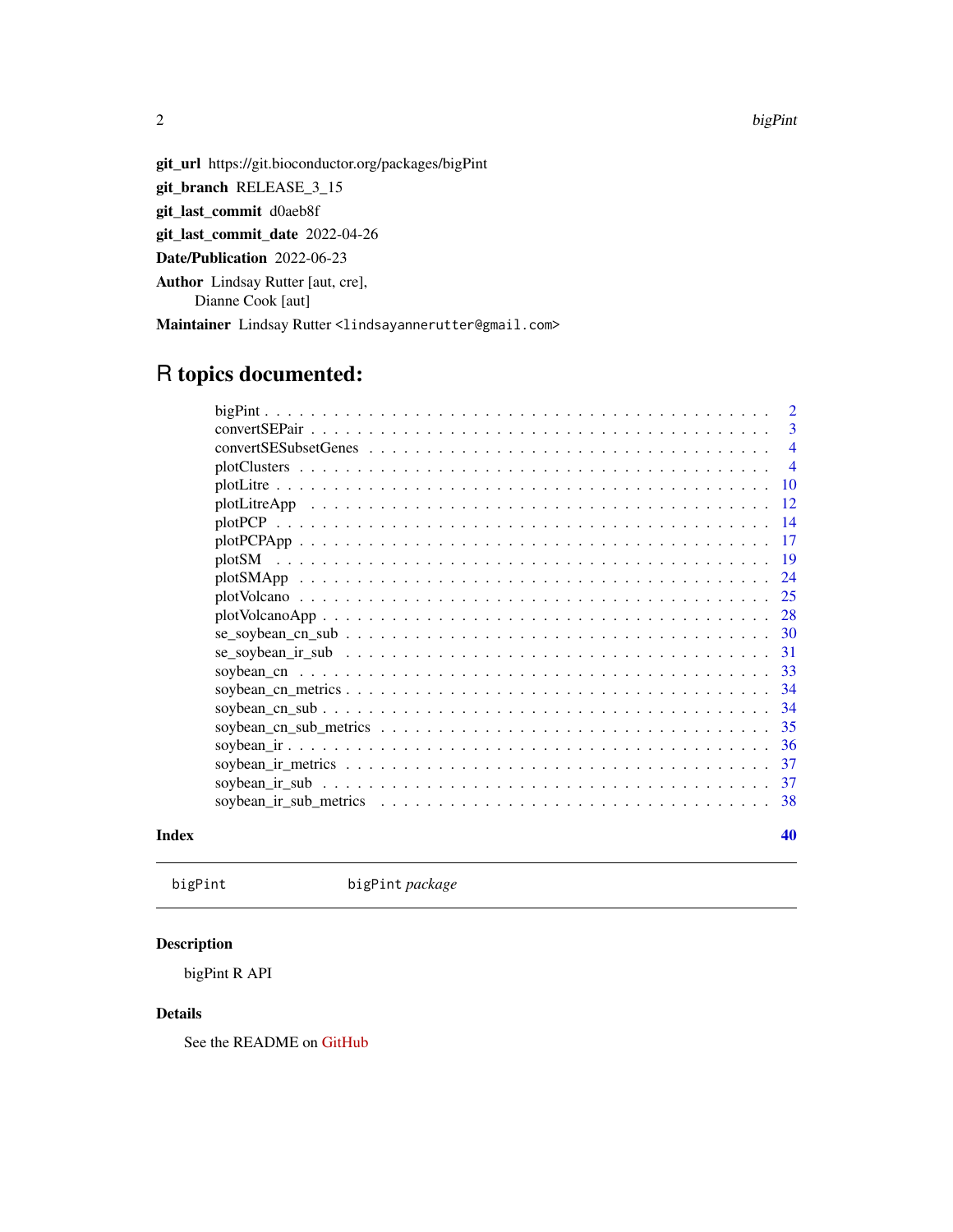<span id="page-2-0"></span>

#### Description

Reduce a SummarizedExperiment object that initially contains more than two treatment groups to now only contain a user-specified subset pair of treatment groups. Note that this function is only necesary for users using the SummarizedExperiment input object (instead of the combination of data and dataMetrics input objects.)

#### Usage

```
convertSEPair(dataSE, group1, group2)
```
#### Arguments

| dataSE | SUMMARIZEDEXPERIMENT   Summarized experiment format that can be<br>used in lieu of data and dataMetrics |
|--------|---------------------------------------------------------------------------------------------------------|
| group1 | CHARACTER STRING   Name of one treatment group that will remain in the<br>dataSE object                 |
| group2 | CHARACTER STRING   Name of second treatment group that will remain in<br>the dataSE object              |

#### Value

A new dataSE object that is a subset of the input dataSE in that it now only contains the userspecified pair of treatment groups.

```
# Example: Read in example SummarizedExperiment object that contains three
# treatment groups (S1, S2, and S3). Reduce it to now only contain two
# treatment groups (S1 and S3).
data(se_soybean_cn_sub)
se_soybean_cn_sub_2 <- convertSEPair(se_soybean_cn_sub, "S1", "S3")
```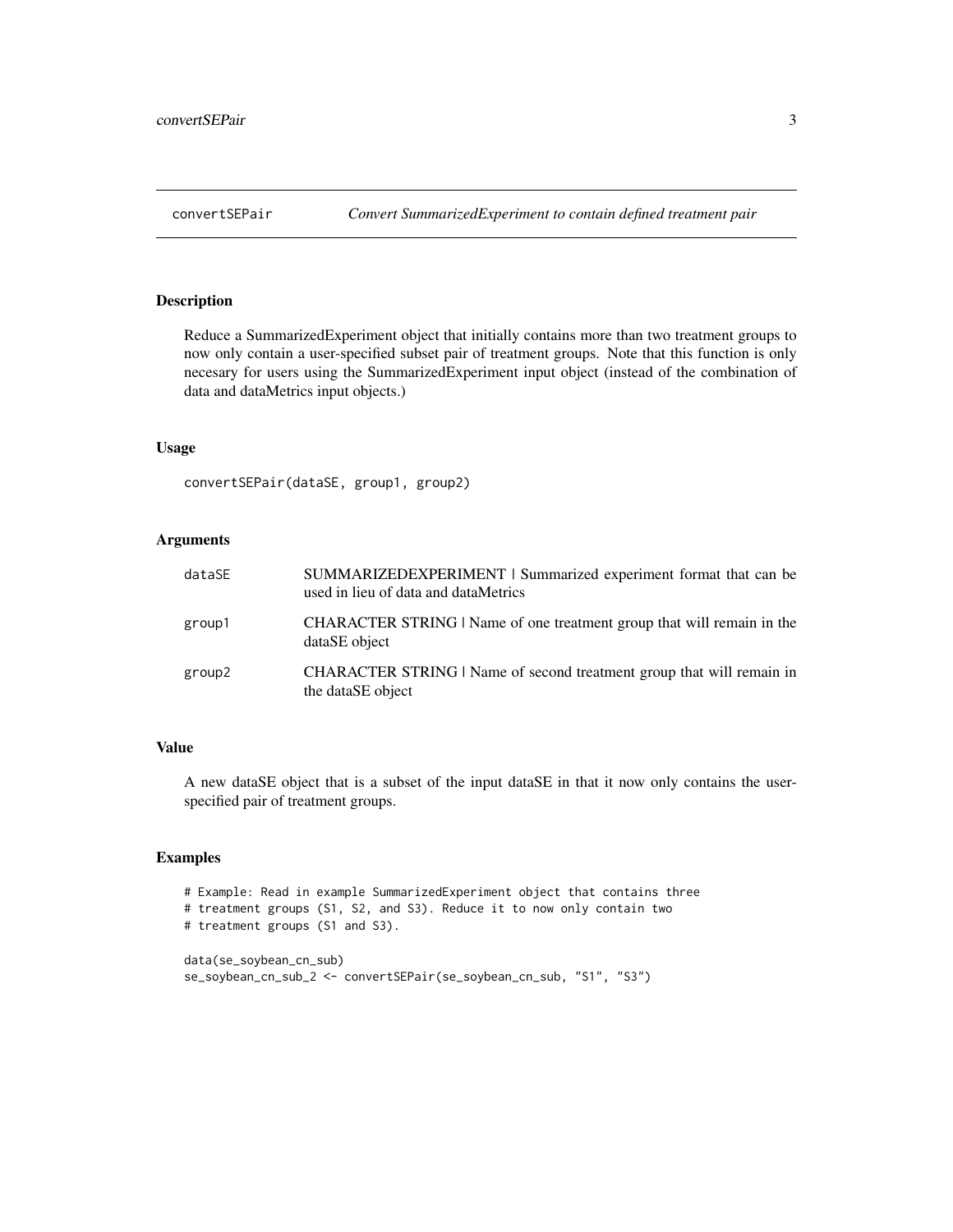<span id="page-3-0"></span>convertSESubsetGenes *Convert SummarizedExperiment to only contain defined genes*

#### Description

Reduce a SummarizedExperiment object so that it only now contains a subset of genes.

#### Usage

```
convertSESubsetGenes(dataSE, geneList)
```
#### Arguments

| dataSE   | SUMMARIZEDEXPERIMENT   Summarized experiment format that can be |
|----------|-----------------------------------------------------------------|
|          | used in lieu of data and dataMetrics                            |
| geneList | CHARACTER ARRAY   List of gene IDs to remain in dataSE          |

#### Value

A new dataSE object that is a subset of the input dataSE in that it now only contains the userspecified list of genes.

#### Examples

```
# Example: Read in example SummarizedExperiment object that originally
# contains 5604 genes. Reduce it to now only contain ten genes (specifically
# the ones with the lowest FDR).
suppressMessages(library(dplyr))
suppressMessages(library(SummarizedExperiment))
data(se_soybean_ir_sub)
geneList <- as.data.frame(rowData(se_soybean_ir_sub)) %>%
   arrange(N_P.FDR) %>% filter(row_number() <= 10)
geneList <- geneList[,1]
se_soybean_ir_sub_2 <- convertSESubsetGenes(se_soybean_ir_sub, geneList)
```
plotClusters *Plot static parallel coordinate clusters*

#### Description

Perform hierarchical clustering analysis and visualize results with parallel coordinate plots. Optionally, save gene IDs within each cluster to .rds files for later use.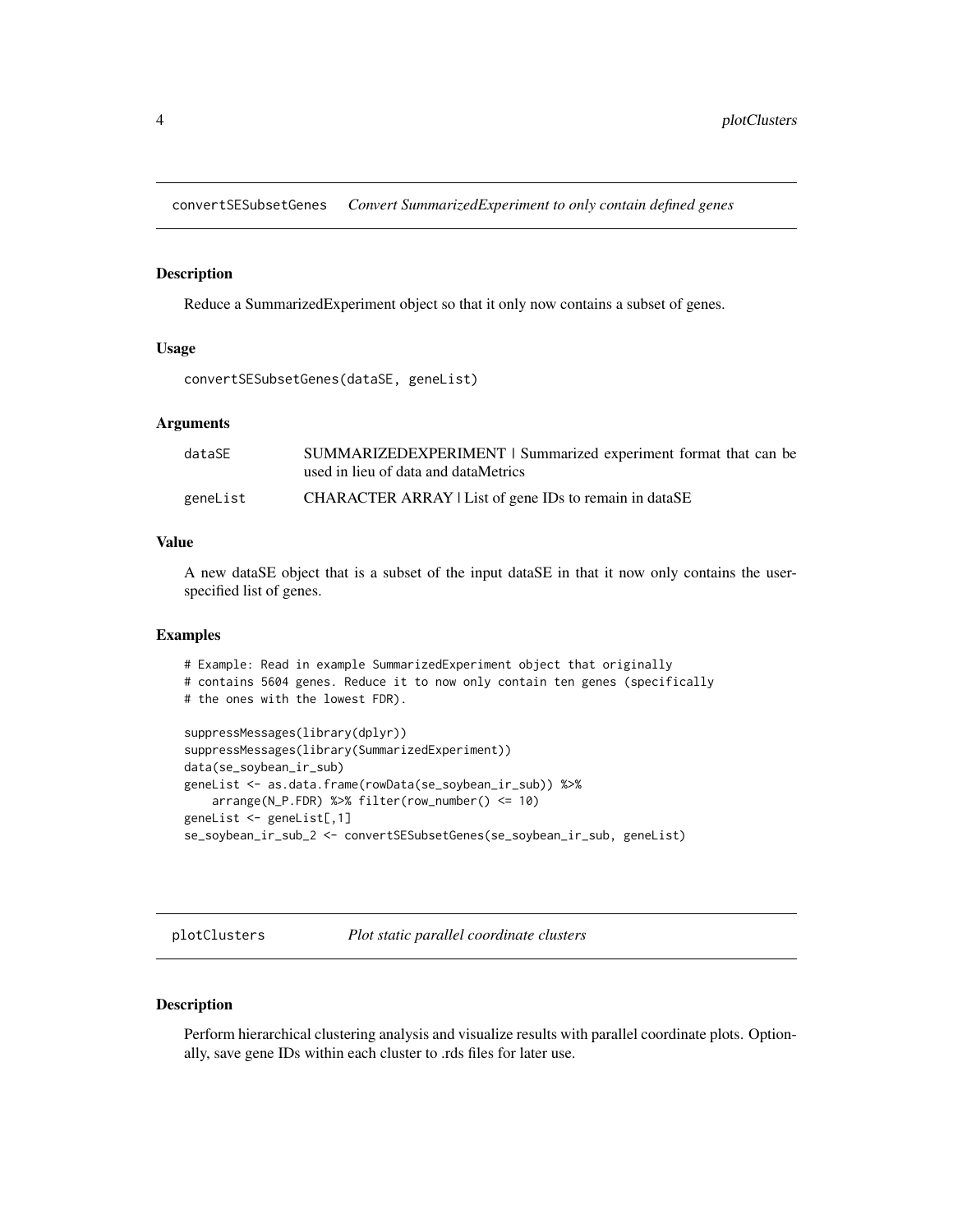#### plotClusters 5

#### Usage

```
plotClusters(
  data,
  dataMetrics = NULL,
  dataSE = NULL,geneList = NULL,
  geneLists = NULL,
  threshVar = "FDR",
  threshVal = 0.05,
  clusterAllData = TRUE,
  showPairs = TRUE,
  nC = 4,
  collist = rainbow(nC),
 aggMethod = c("ward.D", "ward.D2", "single", "complete", "average", "mcquitty",
    "median", "centroid"),
  yAxisLabel = "Count",
  xAxisLabel = "Sample",
  lineSize = 0.1,
  lineAlpha = 0.5,
  vxAxis = FALSE,
  outDir = tempdir(),saveFile = TRUE,
  verbose = FALSE
\mathcal{L}
```
### Arguments

| data        | DATA FRAME   Read counts                                                                                                                                                                                                                                                                                                                                                                                                                                                                                            |
|-------------|---------------------------------------------------------------------------------------------------------------------------------------------------------------------------------------------------------------------------------------------------------------------------------------------------------------------------------------------------------------------------------------------------------------------------------------------------------------------------------------------------------------------|
| dataMetrics | LIST   Differential expression metrics; default NULL                                                                                                                                                                                                                                                                                                                                                                                                                                                                |
| dataSE      | SUMMARIZEDEXPERIMENT   Summarized experiment format that can be<br>used in lieu of data and dataMetrics; default NULL                                                                                                                                                                                                                                                                                                                                                                                               |
| geneList    | CHARACTER ARRAY   Array of ID values of genes to be drawn from data as<br>parallel coordinate lines. Use this parameter if you have predetermined genes to<br>be drawn. These genes will be clustered. Otherwise, use dataMetrics, threshVar,<br>and threshVal to create clusters to be overlaid as parallel coordinate lines; default<br>NULL. See package website for examples                                                                                                                                    |
| geneLists   | LIST   List of ID values of genes already clustered to be drawn from data as<br>parallel coordinate lines. Each list item is an array of genes ID values that are<br>already grouped as a cluster. Unlike the singular geneList object, the plural<br>geneLists object is not be clustered. If you instead wish to cluster genes, use<br>dataMetrics, threshVar, and threshVal or geneList to create clusters to be over-<br>laid as parallel coordinate lines; default NULL. See package website for exam-<br>ples |
| threshVar   | CHARACTER STRING   Name of column in dataMetrics object that is used to<br>threshold significance; default "FDR"                                                                                                                                                                                                                                                                                                                                                                                                    |
| threshVal   | <b>INTEGER</b>   Maximum value to threshold significance from threshVar object;<br>default 0.05                                                                                                                                                                                                                                                                                                                                                                                                                     |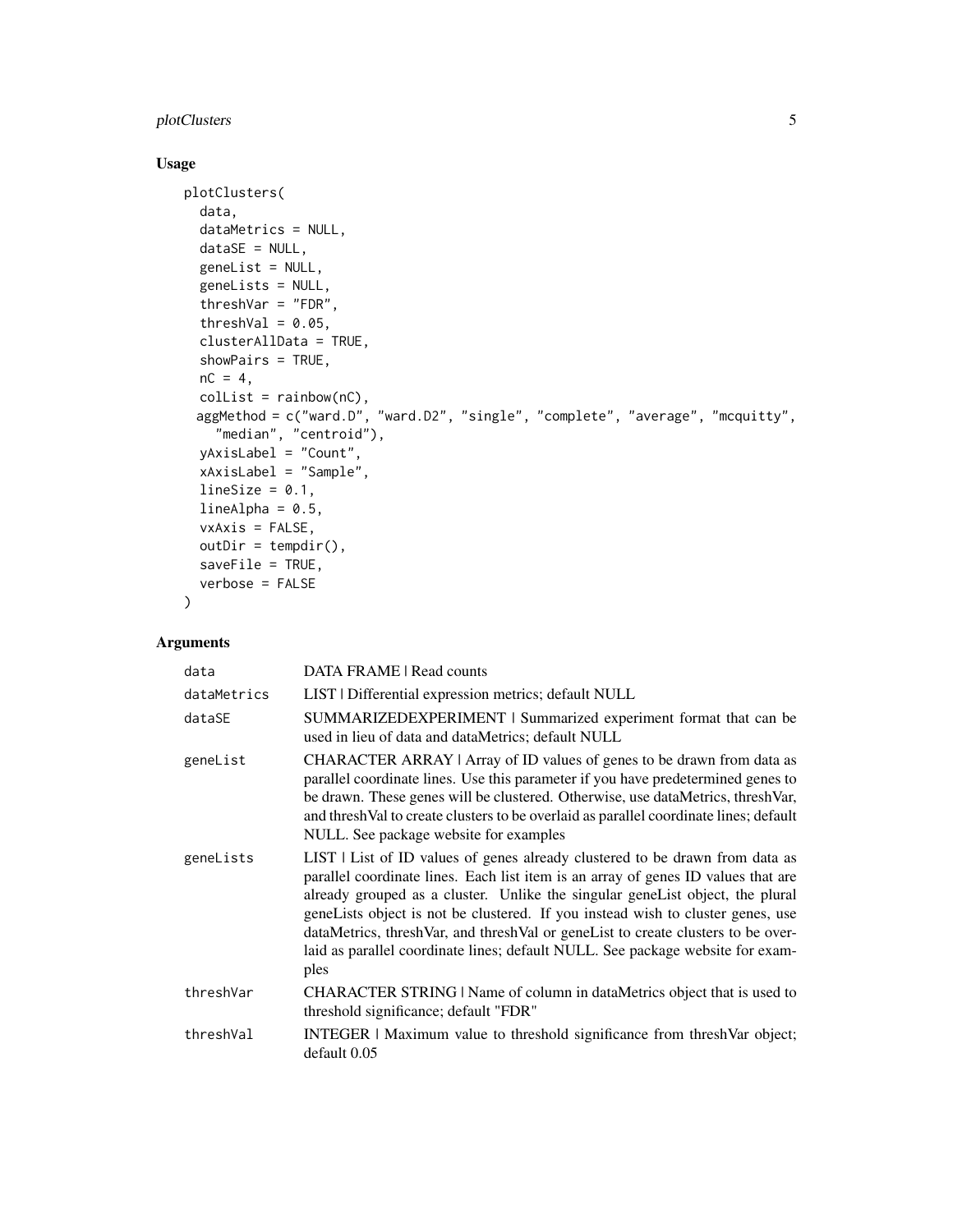- <span id="page-5-0"></span>clusterAllData BOOLEAN [TRUE | FALSE] | Create clusters based on the whole dataset and then assign significant genes to those clusters; default is TRUE. If FALSE, create clusters based on just the significant genes. With either option, the side-by-side boxplot will represent the whole dataset (from data input) and the parallel coordinate lines will represent only the significant genes (those that pass threshVal for threshVar)
- showPairs BOOLEAN [TRUE | FALSE] | When more than three treatment groups are present, for each pairwise comparison, show only the results for that pair of treatment groups; default is TRUE. If FALSE, show results for all treatment groups even though clusters and significance are determined in pairwise fashion. Note this parameter will not make a difference when the data only contains two treatment groups
- nC INTEGER | Number of clusters; default 4
- colList **CHARACTER ARRAY** | List of colors for each cluster; default is rainbow( $nC$ )
- aggMethod CHARACTER STRING ["ward.D" | "ward.D2" | "single" | "complete" | "average" | "mcquitty" | "median" | "centroid"] | The agglomeration method to be used in the hierarchical clustering; default "ward.D"
- yAxisLabel CHARACTER STRING | Vertical axis label; default "Count"
- xAxisLabel CHARACTER STRING | Horizontal axis label; default "Sample"
- lineSize INTEGER | Size of plotted parallel coordinate lines; default 0.1
- lineAlpha INTEGER | Alpha value of plotted parallel coordinate lines, default 0.5
- vxAxis BOOLEAN [TRUE | FALSE] | Flip x-axis text labels to vertical orientation; default FALSE
- outDir CHARACTER STRING | Output directory to save all images; default tempdir()
- saveFile BOOLEAN [TRUE | FALSE] | Save file to outDir; default TRUE
- verbose BOOLEAN [TRUE | FALSE] | Print each cluster from each cluster size into separate files and print the associated IDs of each cluster from each cluster size into separate .rds files; default is FALSE

#### Value

List of n elements each containing a grid of parallel coordinate plots, where n is the number of treatment pair combinations in the data object. If the saveFile parameter has a value of TRUE, then each grid of parallel coordinate plots is saved to the location specified in the outDir parameter as a JPG file. If the verbose parameter has a value of TRUE, then a JPG file for each parallel coordinate plot in each grid, RDS file containing the superimposed IDs for each parallel coordinate plot in each grid, and the JPG file of each grid of parallel coordinate plots is saved to the location specified in the outDir parameter.

#### See Also

[hclust](#page-0-0) <https://lindsayrutter.github.io/bigPint/articles/clusters.html>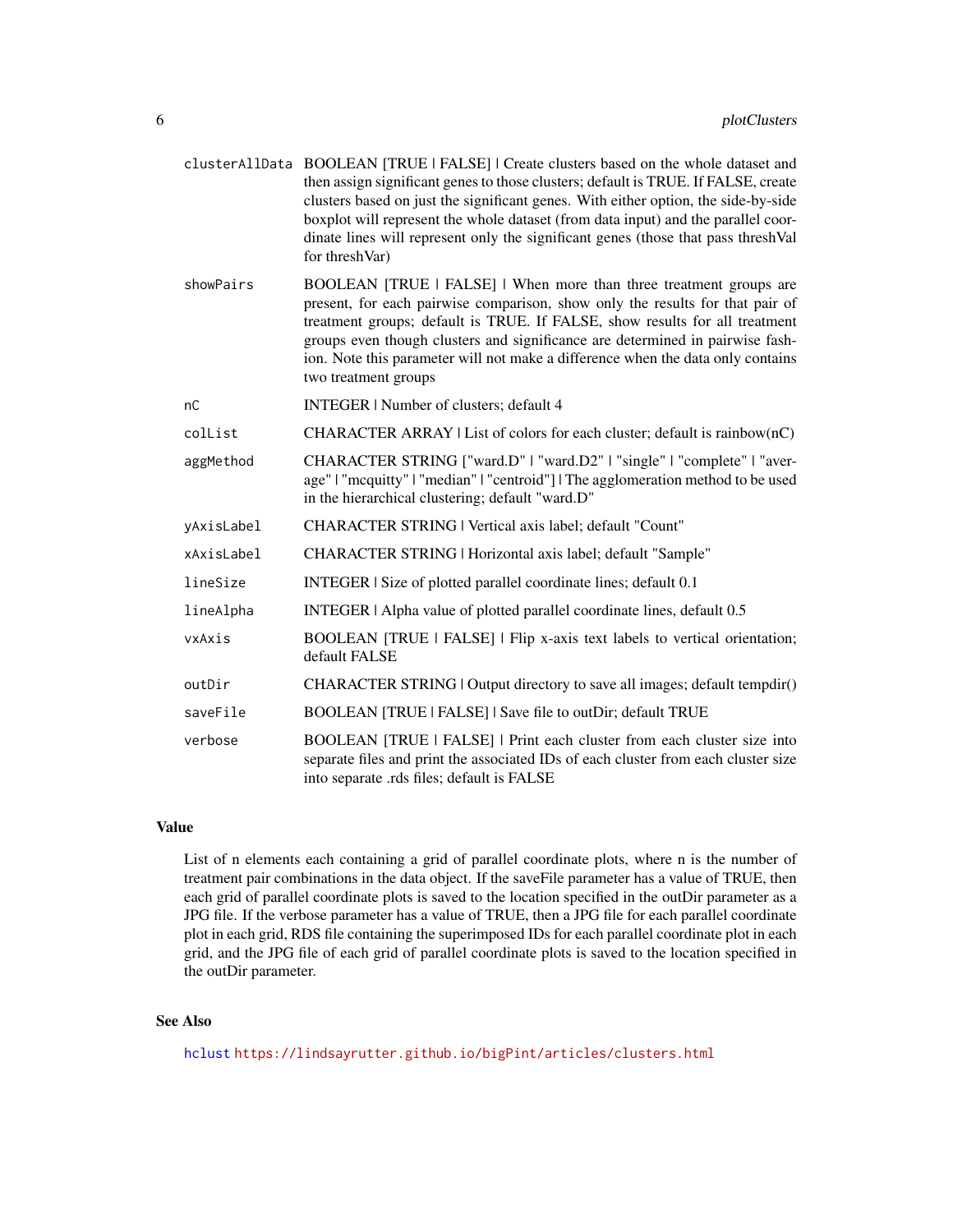#### plotClusters  $\qquad \qquad \qquad$  7

```
# The first set of five examples use data and dataMetrics
# objects as input. The last set of five examples create the same plots now
# using the SummarizedExperiment (i.e. dataSE) object input.
# Example 1: Perform hierarchical clustering of size four using the
# default agglomeration method "ward.D". Cluster only on the genes that have
# FDR \leq 1e-7 (n = 113) and overlay these genes.
library(grid)
library(matrixStats)
library(ggplot2)
data(soybean_ir_sub)
soybean_ir_sub[,-1] <- log(soybean_ir_sub[-1]+1)
data(soybean_ir_sub_metrics)
collist = c("#00A600FF", rainbow(5)[c(1,4,5)])ret <- plotClusters(data=soybean_ir_sub,
    dataMetrics = soybean_ir_sub_metrics, nC=4, colList = colList,
    clusterAllData = FALSE, threshVal = 1e-7, saveFile = FALSE)
grid.draw(ret[["N_P_4"]])
# Example 2: Perform the same analysis, only now create the four groups by
# clustering on all genes in the data (n = 5,604). Then, overlay the genes
# that have FDR < 1e-7 (n = 113) into their corresponding clusters.
ret <- plotClusters(data=soybean_ir_sub,
    dataMetrics = soybean_ir_sub_metrics, nC=4, colList = colList,
    clusterAllData = TRUE, threshVal = 1e-7, saveFile = FALSE)
grid.draw(ret[["N_P_4"]])
# Example 3: Perform the same analysis, only now overlay all genes in the
# data by keeping the dataMetrics object as its default value of NULL.
ret <- plotClusters(data=soybean_ir_sub, nC=4, colList = colList,
    clusterAllData = TRUE, saveFile = FALSE)
grid.draw(ret[["N_P_4"]])
# Example 4: Visualization of gene clusters is usually performed on
# standardized data. Here, hierarchical clustering of size four is performed
# using the agglomeration method "average" on standardized data. Only genes
# with FDR < 0.05 are used for the clustering. Only two of the three
# pairwise combinations of treatment groups (S1 and S2; S1 and S3) have any
# genes with FDR < 0.05. The output plots for these two pairs are examined.
data(soybean_cn_sub)
data(soybean_cn_sub_metrics)
soybean_cn_sub_st <- as.data.frame(t(apply(as.matrix(soybean_cn_sub[,-1]),
    1, scale)))
soybean_cn_sub_st$ID <- as.character(soybean_cn_sub$ID)
soybean_cn_sub_st <- soybean_cn_sub_st[,c(length(soybean_cn_sub_st),
    1:length(soybean_cn_sub_st)-1)]
colnames(soybean_cn_sub_st) <- colnames(soybean_cn_sub)
```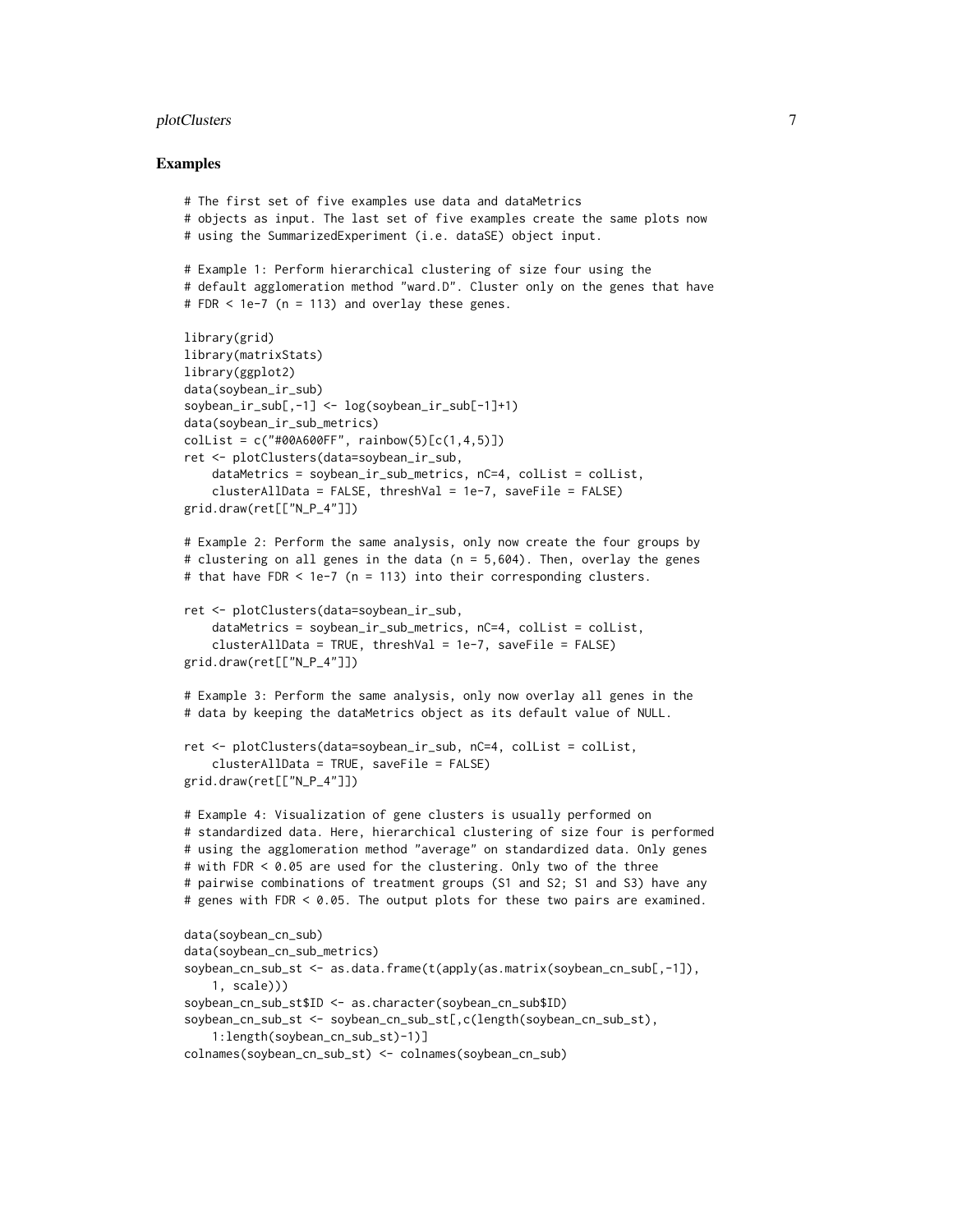```
nID <- which(is.nan(soybean_cn_sub_st[,2]))
soybean_cn_sub_st[nID,2:length(soybean_cn_sub_st)] <- 0
ret <- plotClusters(data=soybean_cn_sub_st,
    dataMetrics = soybean_cn_sub_metrics, nC=4,
    colList = c("#00A600FF", "#CC00FFFF", "red", "darkorange"),
    lineSize = 0.5, lineAlpha = 1, clusterAllData = FALSE,
    aggMethod = "average", yAxisLabel = "Standardized read count",
    saveFile = FALSE)
names(ret)
grid.draw(ret[["S1_S2_4"]])
grid.draw(ret[["S1_S3_4"]])
# Example 5: Run the same analysis, only now set the verbose parameter to
# value TRUE. This will save images of each individual cluster, .rds files
# that contain the IDs within each cluster, and images of the conglomerate
# clusters to outDir (default tempdir()).
## Not run:
plotClusters(data=soybean_cn_sub_st, dataMetrics = soybean_cn_sub_metrics,
 nC=4, colList = c("#00A600FF", "#CC00FFFF", "red", "darkorange"),
 lineSize = 0.5, lineAlpha = 1, clusterAllData = FALSE,
 aggMethod = "average", yAxisLabel = "Standardized read count",
 verbose = TRUE)
## End(Not run)
# Below are the same five examples, only now using the
# SummarizedExperiment (i.e. dataSE) object as input.
# Example 1: Perform hierarchical clustering of size four using the
# default agglomeration method "ward.D". Cluster only on the genes that have
# FDR < 1e-7 (n = 113) and overlay these genes.
## Not run:
library(grid)
library(matrixStats)
library(ggplot2)
data(se_soybean_ir_sub)
assay(se_soybean_ir_sub) <- log(as.data.frame(assay(se_soybean_ir_sub))+1)
collist = c("#00A600FF", rainbow(5)[c(1,4,5)])ret <- plotClusters(dataSE=se_soybean_ir_sub, nC=4, colList = colList,
    clusterAllData = FALSE, threshVal = 1e-7, saveFile = FALSE)
grid.draw(ret[["N_P_4"]])
## End(Not run)
## Not run:
# Example 2: Perform the same analysis, only now create the four groups by
# clustering on all genes in the data (n = 5,604). Then, overlay the genes
# that have FDR < 1e-7 (n = 113) into their corresponding clusters.
ret <- plotClusters(dataSE=se_soybean_ir_sub, nC=4, colList = colList,
    clusterAllData = TRUE, threshVal = 1e-7, saveFile = FALSE)
```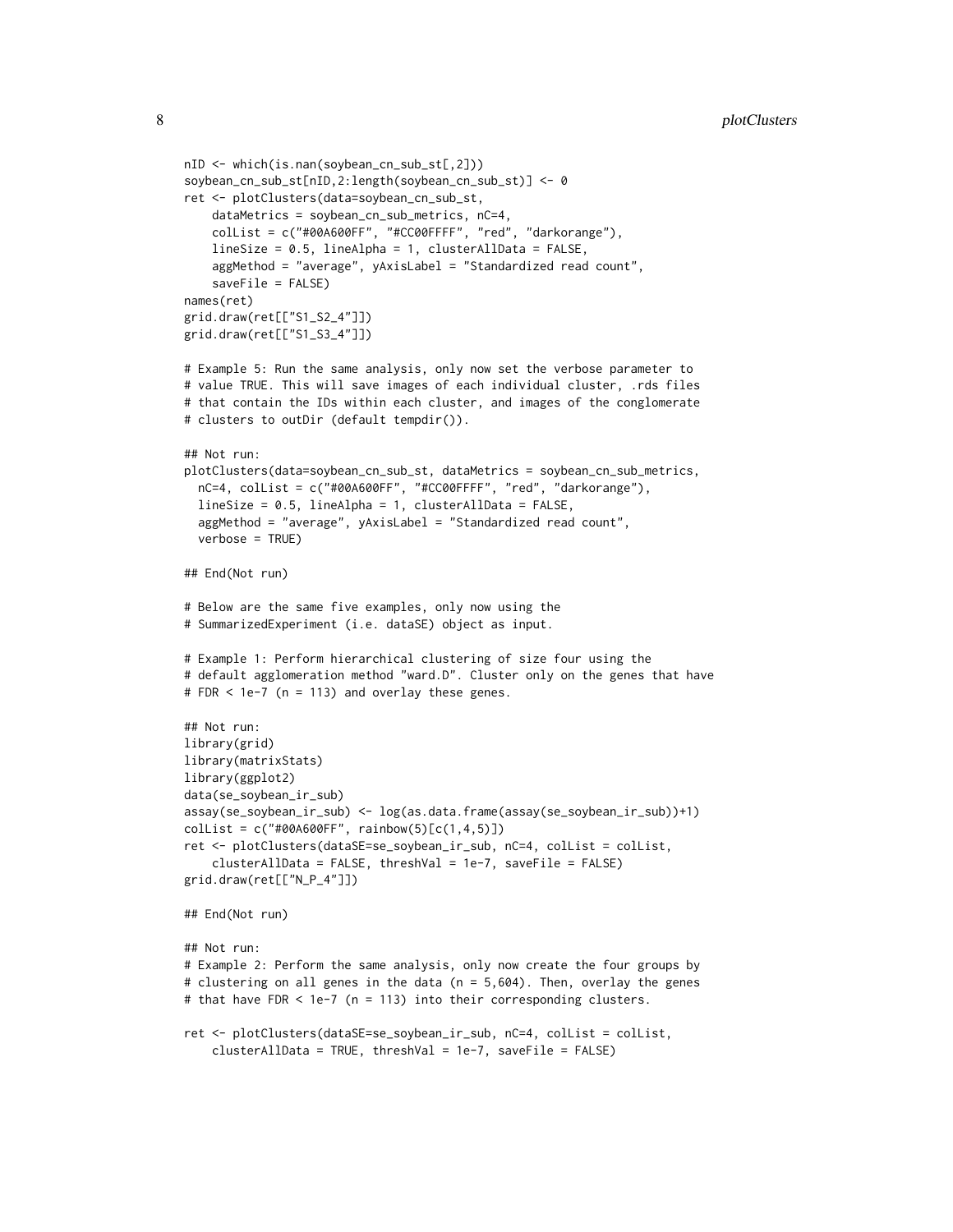#### plotClusters **9**

```
grid.draw(ret[["N_P_4"]])
## End(Not run)
# Example 3: Perform the same analysis, only now overlay all genes in the
# data by setting the rowData() to NULL.
## Not run:
se_soybean_ir_sub_nm <- se_soybean_ir_sub
rowData(se_soybean_ir_sub_nm) <- NULL
ret <- plotClusters(dataSE=se_soybean_ir_sub_nm, nC=4, colList = colList,
    clusterAllData = TRUE, saveFile = FALSE)
grid.draw(ret[["N_P_4"]])
## End(Not run)
# Example 4: Visualization of gene clusters is usually performed on
# standardized data. Here, hierarchical clustering of size four is performed
# using the agglomeration method "average" on standardized data. Only genes
# with FDR < 0.05 are used for the clustering. Only two of the three
# pairwise combinations of treatment groups (S1 and S2; S1 and S3) have any
# genes with FDR < 0.05. The output plots for these two pairs are examined.
## Not run:
data(se_soybean_cn_sub)
se_soybean_cn_sub_st = se_soybean_cn_sub
assay(se_soybean_cn_sub_st) <-as.data.frame(t(apply(as.matrix(as.data.frame(
    assay(se_soybean_cn_sub))), 1, scale)))
nID <- which(is.nan(as.data.frame(assay(se_soybean_cn_sub_st))[,1]))
assay(se_soybean_cn_sub_st)[nID,] <- 0
ret <- plotClusters(dataSE=se_soybean_cn_sub_st, nC=4,
    colList = c("#00A600FF", "#CC00FFFF", "red", "darkorange"),
    lineSize = 0.5, lineAlpha = 1, clusterAllData = FALSE,
    aggMethod = "average", yAxisLabel = "Standardized read count",
    saveFile = FALSE)
names(ret)
grid.draw(ret[["S1_S2_4"]])
grid.draw(ret[["S1_S3_4"]])
## End(Not run)
# Example 5: Run the same analysis, only now set the verbose parameter to
# value TRUE. This will save images of each individual cluster, .rds files
# that contain the IDs within each cluster, and images of the conglomerate
# clusters to outDir (default tempdir()).
## Not run:
plotClusters(dataSE=se_soybean_cn_sub_st, nC=4,
    colList = c("#00A600FF", "#CC00FFFF", "red", "darkorange"),
    lineSize = 0.5, lineAlpha = 1, clusterAllData = FALSE,
    aggMethod = "average", yAxisLabel = "Standardized read count",
    verbose = TRUE)
```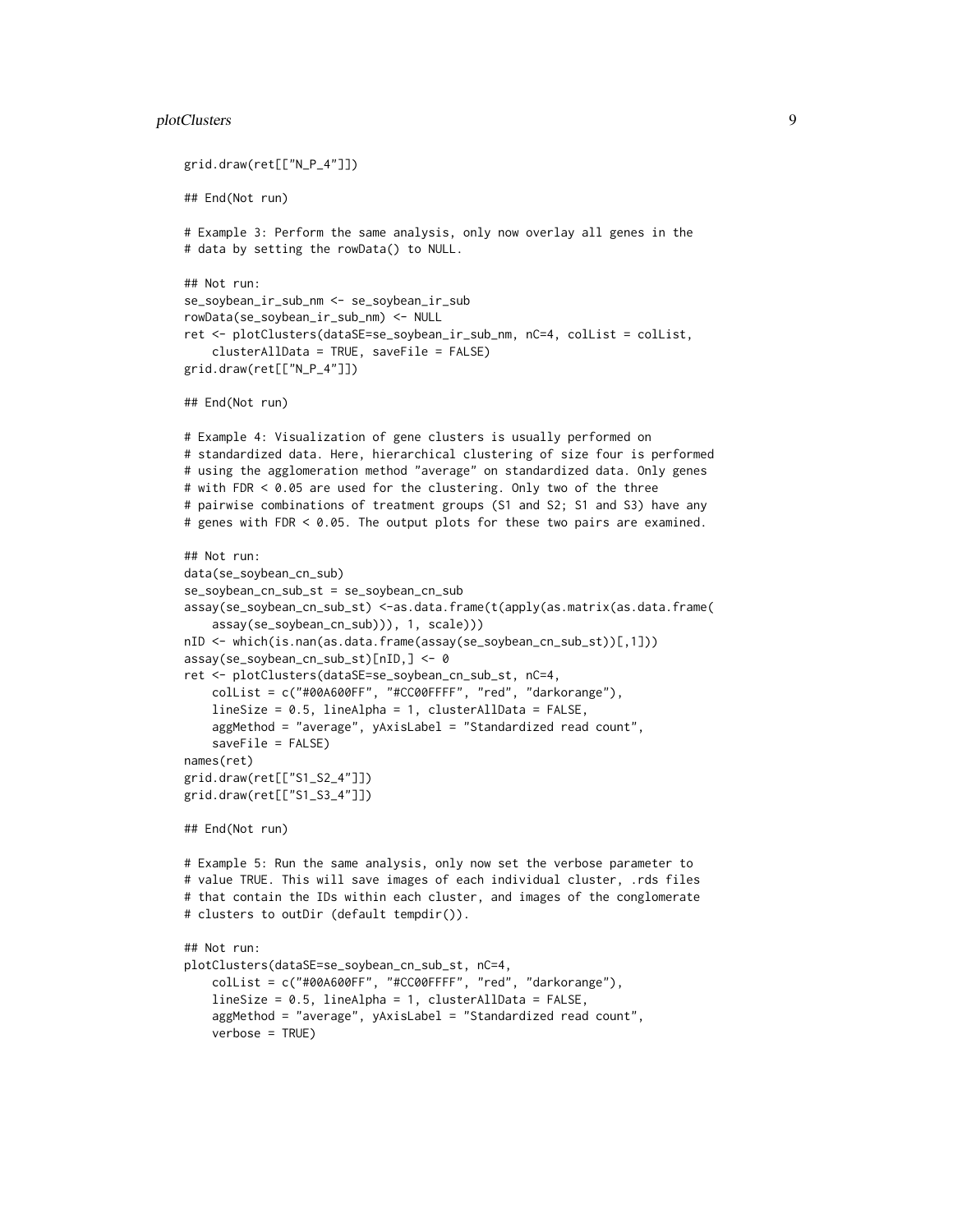<span id="page-9-0"></span>## End(Not run)

#### plotLitre *Plot static litre plots*

#### Description

Plot static litre plots.

#### Usage

```
plotLitre(
 data = data,
 dataMetrics = NULL,
 dataSE = NULL,geneList = NULL,
  threshVar = "FDR",
  threshVal = 0.05,
 option = c("hexagon", "allPoints"),
 pointSize = 2,
 pointColor = "orange",
 xbins = 10,
 outDir = tempdir(),saveFile = TRUE
)
```
#### Arguments

| data        | DATA FRAME   Read counts                                                                                                                                                                                                                                     |
|-------------|--------------------------------------------------------------------------------------------------------------------------------------------------------------------------------------------------------------------------------------------------------------|
| dataMetrics | LIST   Differential expression metrics; default NULL                                                                                                                                                                                                         |
| dataSE      | SUMMARIZEDEXPERIMENT   Summarized experiment format that can be<br>used in lieu of data and dataMetrics; default NULL                                                                                                                                        |
| geneList    | CHARACTER ARRAY   List of ID values of genes to be drawn from data as<br>litre plots. Use this parameter if you have predetermined genes to be drawn. Oth-<br>erwise, use dataMetrics, threshVar, and threshVal to create genes to be drawn;<br>default NULL |
| threshVar   | CHARACTER STRING   Name of column in dataMetrics object that is used to<br>threshold significance; default "FDR"                                                                                                                                             |
| threshVal   | INTEGER   Maximum value to threshold significance from threshVar object;<br>default 0.05                                                                                                                                                                     |
| option      | CHARACTER STRING ["hexagon"   "allPoints"]   The background of plot; de-<br>fault "hexagon"                                                                                                                                                                  |
| pointSize   | INTEGER   Size of plotted points; default 2                                                                                                                                                                                                                  |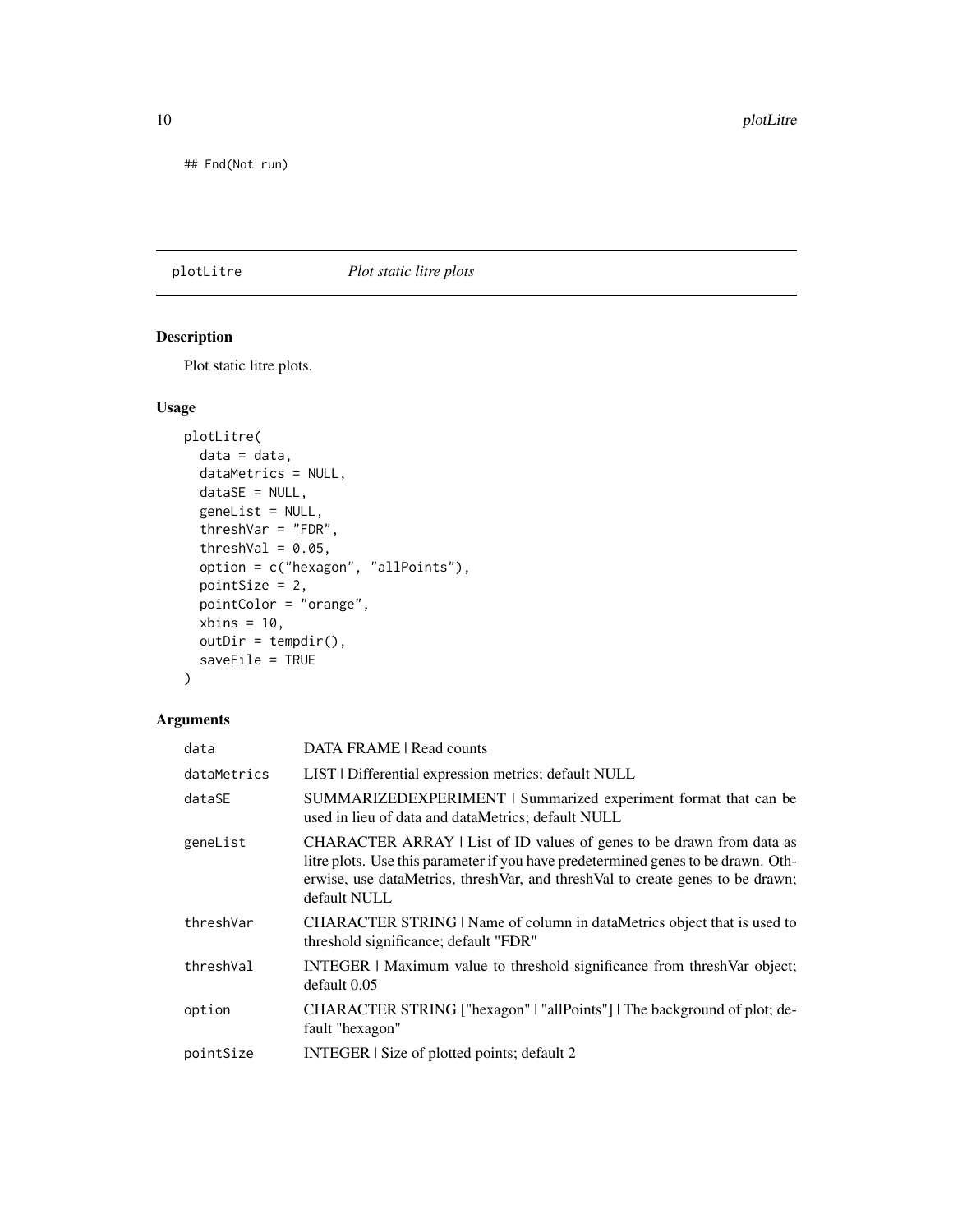#### plotLitre that the set of the set of the set of the set of the set of the set of the set of the set of the set of the set of the set of the set of the set of the set of the set of the set of the set of the set of the set o

| pointColor | CHARACTER STRING   Color of gene superimposed on litre plot; default "or-<br>ange" |
|------------|------------------------------------------------------------------------------------|
| xbins      | INTEGER   Number of bins partitioning the range of the plot; default 10            |
| outDir     | CHARACTER STRING   Output directory to save all plots; default tempdir()           |
| saveFile   | BOOLEAN [TRUE   FALSE]   Save file to outDir; default TRUE                         |

#### Value

List of n elements of litre plots, where n is the number of genes determined to be superimposed through the dataMetrics or geneList parameter. If the saveFile parameter has a value of TRUE, then each of these litre plots is saved to the location specified in the outDir parameter as a JPG file.

```
# The first set of three examples use data and dataMetrics
# objects as input. The last set of three examples create the same plots now
# using the SummarizedExperiment (i.e. dataSE) object input.
# Example 1: Create litre plots for each of the 61 genes with FDR < 1e-10.
# Examine the first plot (gene "N_P_Glyma.19G168700.Wm82.a2.v1")
data(soybean_ir_sub)
soybean_ir_sub[,-1] <- log(soybean_ir_sub[,-1]+1)
data(soybean_ir_sub_metrics)
ret <- plotLitre(data = soybean_ir_sub,
    dataMetrics = soybean_ir_sub_metrics, threshVal = 1e-10,
    saveFile = FALSE)
length(ret)
names(ret)[1]
ret[[1]]
# Example 2: Create litre plots for each of the five most significant genes
# (low FDR values). View plot for gene "N_P_Glyma.19G168700.Wm82.a2.v1".
geneList = soybean_ir_sub_metrics[["N_P"]][1:5,]$ID
ret <- plotLitre(data = soybean_ir_sub, geneList = geneList,
   pointColor = "deeppink")
names(ret)
ret[["N_P_Glyma.19G168700.Wm82.a2.v1"]]
# Example 3: Create one litre plot for each of the five most significant
# genes (low FDR values). View the plot for gene
# "N_P_Glyma.19G168700.Wm82.a2.v1". Use points instead of the default
# hexagons as the background.
ret <- plotLitre(data = soybean_ir_sub, geneList = geneList,
   pointColor = "deeppink", option = "allPoints")
names(ret)
ret[["N_P_Glyma.19G168700.Wm82.a2.v1"]]
# Below are the same three examples, only now using the
```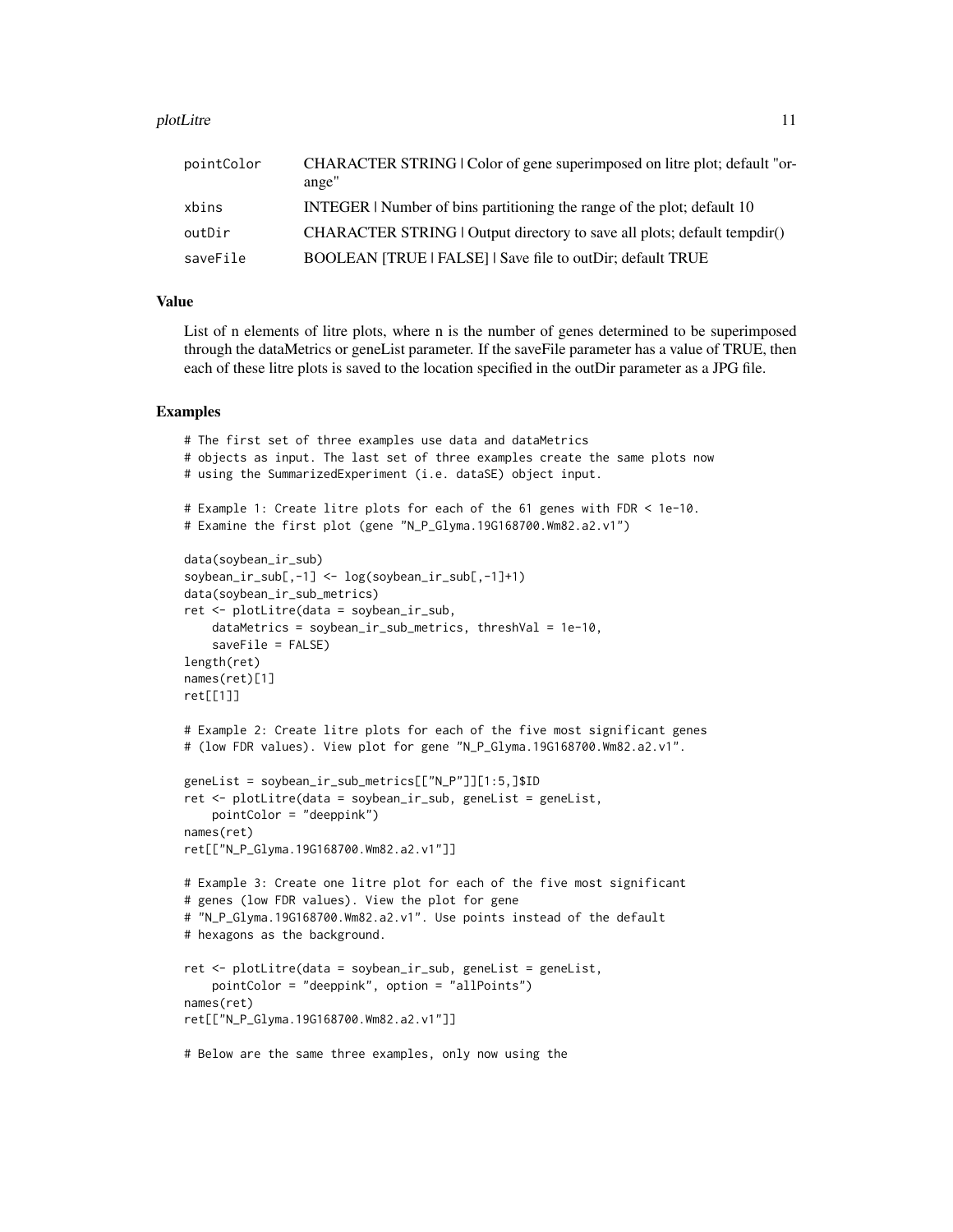```
# SummarizedExperiment (i.e. dataSE) object as input.
# Example 1: Create litre plots for each of the 61 genes with FDR < 1e-10.
# Examine the first plot (gene "N_P_Glyma.19G168700.Wm82.a2.v1")
## Not run:
data(se_soybean_ir_sub)
assay(se_soybean_ir_sub) <- log(as.data.frame(assay(se_soybean_ir_sub))+1)
ret <- plotLitre(dataSE = se_soybean_ir_sub, threshVal = 1e-10,
    saveFile = FALSE)
length(ret)
names(ret)[1]
ret[[1]]
## End(Not run)
# Example 2: Create litre plots for each of the five most significant genes
# (low FDR values). View plot for gene "N_P_Glyma.19G168700.Wm82.a2.v1".
## Not run:
geneList <- as.data.frame(rowData(se_soybean_ir_sub)) %>%
   arrange(N_P.FDR) %>% filter(row_number() <= 5)
geneList <- geneList[,1]
ret <- plotLitre(dataSE = se_soybean_ir_sub, geneList = geneList,
   pointColor = "deeppink")
names(ret)
ret[["N_P_Glyma.19G168700.Wm82.a2.v1"]]
## End(Not run)
# Example 3: Create one litre plot for each of the five most significant
# genes (low FDR values). View the plot for gene
# "N_P_Glyma.19G168700.Wm82.a2.v1". Use points instead of the default
# hexagons as the background.
## Not run:
ret <- plotLitre(dataSE = se_soybean_ir_sub, geneList = geneList,
    pointColor = "deeppink", option = "allPoints")
names(ret)
ret[["N_P_Glyma.19G168700.Wm82.a2.v1"]]
## End(Not run)
```
plotLitreApp *Plot interactive litre plots*

#### **Description**

Plot interactive litre plots.

<span id="page-11-0"></span>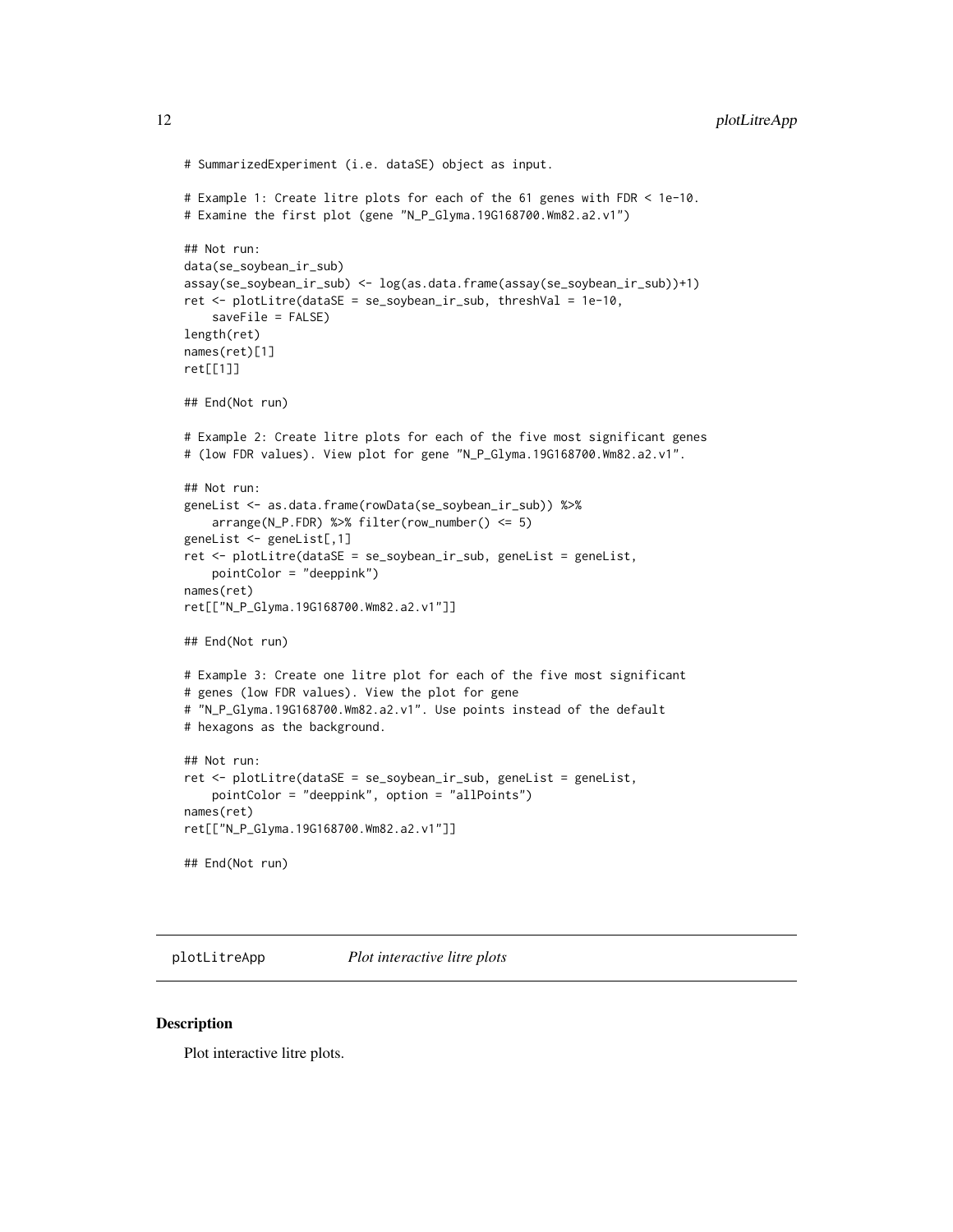#### plotLitreApp 13

#### Usage

```
plotLitreApp(
  data = data,
  dataMetrics = dataMetrics,
  dataSE = NULL,geneList = NULL,
  pointColor = "orange",
  option = c("hexagon", "allPoints")
\lambda
```
#### Arguments

| data        | DATA FRAME   Read counts                                                                                                                                                                                                                   |
|-------------|--------------------------------------------------------------------------------------------------------------------------------------------------------------------------------------------------------------------------------------------|
| dataMetrics | LIST   Differential expression metrics                                                                                                                                                                                                     |
| dataSE      | SUMMARIZEDEXPERIMENT   Summarized experiment format that can be<br>used in lieu of data; default NULL                                                                                                                                      |
| geneList    | CHARACTER ARRAY   List of gene IDs to be drawn onto the litre. Use this<br>parameter if you have predetermined subset of genes to be drawn. Otherwise,<br>all genes in the data object can be superimposed on the litre plot; default NULL |
| pointColor  | CHARACTER STRING   Color of overlaid points on scatterplot matrix; default<br>"orange"                                                                                                                                                     |
| option      | CHARACTER STRING ["hexagon"   "allPoints"]   The background of plot; de-<br>fault "hexagon"; "allPoints" may be too slow depending on data                                                                                                 |

#### Value

A Shiny application that shows a litre plot background and allows users to superimpose the subset of genes determined to be superimposed through the dataMetrics or geneList parameter. The application allows users to order how to sequentially superimpose the genes by columns in the dataMetrics parameter.

```
# The first pair of examples use data and dataMetrics
# objects as input. The last pair of examples create the same plots now
# using the SummarizedExperiment (i.e. dataSE) object input.
# Example 1: Create an interactive litre plot for the logged data using
# default background of hexagons.
data(soybean_ir_sub)
data(soybean_ir_sub_metrics)
soybean_ir_sub_log <- soybean_ir_sub
soybean_ir_sub_log[,-1] <- log(soybean_ir_sub[,-1]+1)
app <- plotLitreApp(data = soybean_ir_sub_log,
    dataMetrics = soybean_ir_sub_metrics)
if (interactive()) {
```

```
shiny::runApp(app, port = 1234, launch.browser = TRUE)
```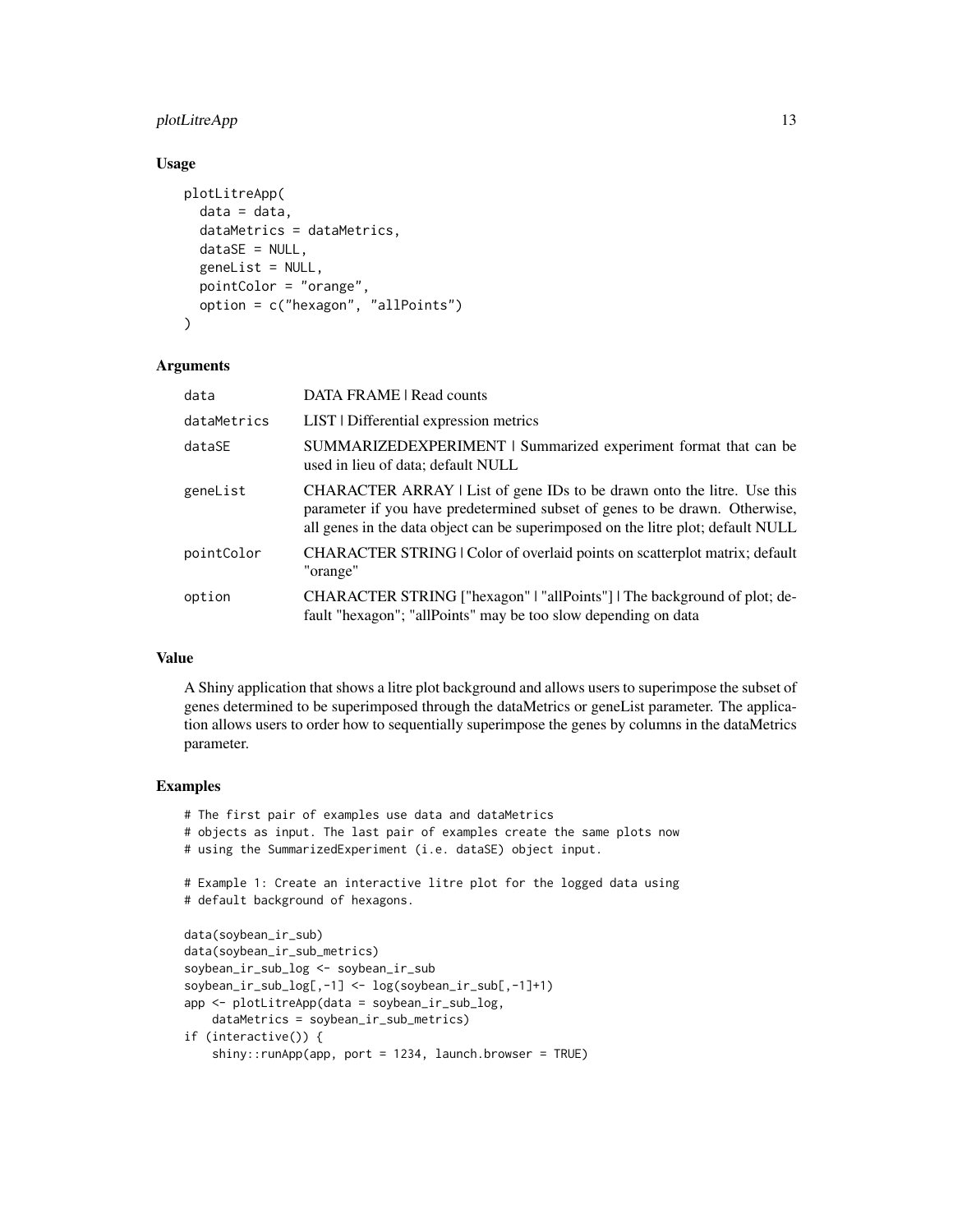```
# Example 2: Repeat the same process, only now plot background data as
# individual points. Note this may be too slow now that all points are drawn
# in the background.
app <- plotLitreApp(data = soybean_ir_sub_log,
    dataMetrics = soybean_ir_sub_metrics, option = "allPoints",
    pointColor = "red")
if (interactive()) {
    shiny::runApp(app)
}
# Below are the same pair of examples, only now using the
# SummarizedExperiment (i.e. dataSE) object as input.
# Example 1: Create an interactive litre plot for the logged data using
# default background of hexagons.
## Not run:
data(se_soybean_ir_sub)
se_soybean_ir_sub_log <- se_soybean_ir_sub
assay(se_soybean_ir_sub_log) <-
  log(as.data.frame(assay(se_soybean_ir_sub_log))+1)
app <- plotLitreApp(dataSE = se_soybean_ir_sub_log)
if (interactive()) {
    shiny::runApp(app, port = 1234, launch.browser = TRUE)}
## End(Not run)
# Example 2: Repeat the same process, only now plot background data as
# individual points. Note this may be too slow now that all points are
# drawn in the background.
## Not run:
app <- plotLitreApp(dataSE = se_soybean_ir_sub_log, option = "allPoints",
    pointColor = "red")
if (interactive()) {
    shiny::runApp(app)
}
## End(Not run)
```
plotPCP *Plot static parallel coordinate plots*

#### **Description**

Plot static parallel coordinate plots onto side-by-side boxplot of whole dataset.

<span id="page-13-0"></span>

}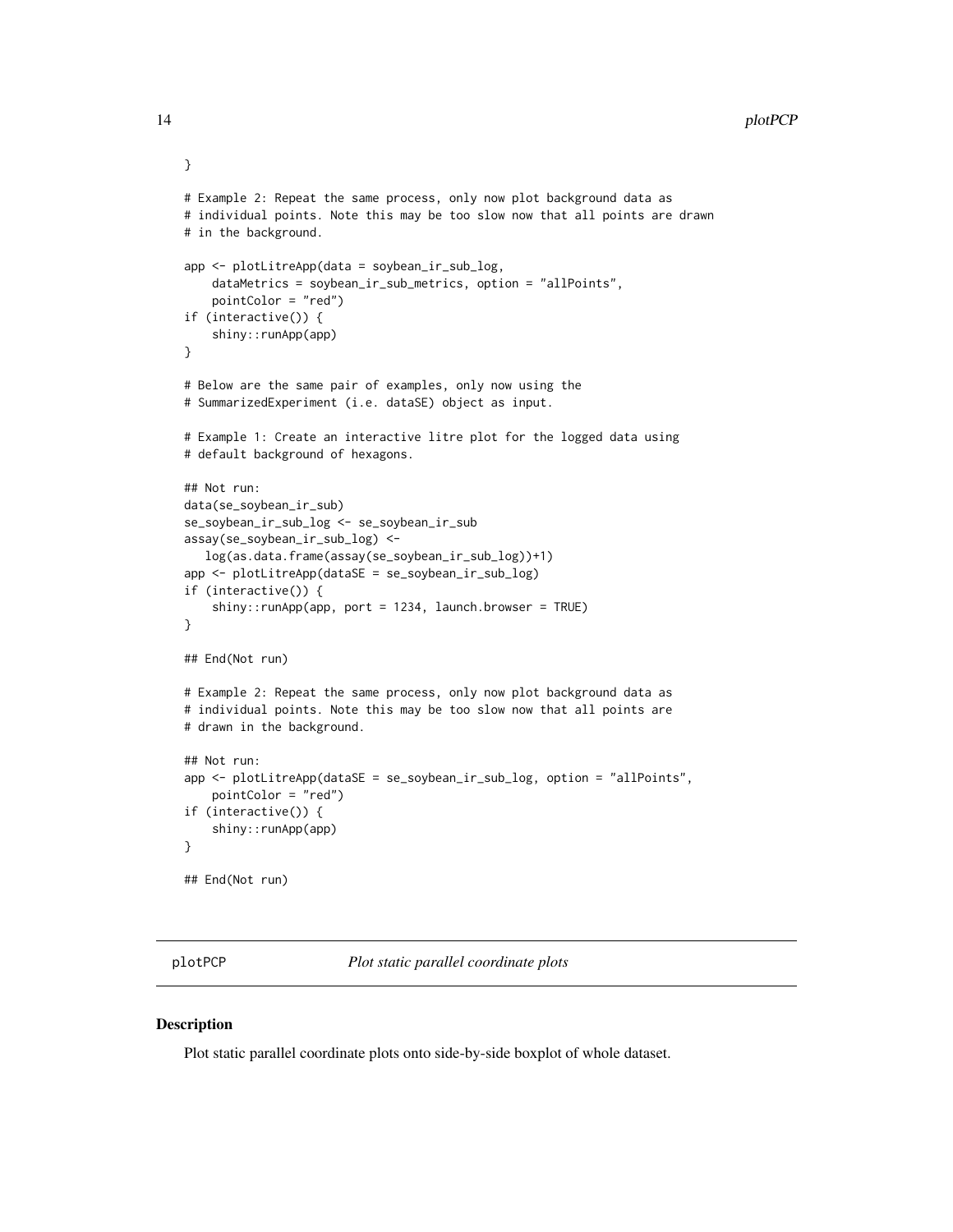#### plotPCP 15

#### Usage

```
plotPCP(
  data,
  dataMetrics = NULL,
  dataSE = NULL,
  geneList = NULL,
  threshVar = "FDR",
  threshVal = 0.05,
  lineSize = 0.1,
  lineColor = "orange",
  vxAxis = FALSE,
  outDir = tempdir(),
  saveFile = TRUE,
  hover = FALSE
)
```
## Arguments

| data        | DATA FRAME   Read counts                                                                                                                                                                                                                                                                                                                                                                       |
|-------------|------------------------------------------------------------------------------------------------------------------------------------------------------------------------------------------------------------------------------------------------------------------------------------------------------------------------------------------------------------------------------------------------|
| dataMetrics | LIST   Differential expression metrics; If both geneList and dataMetrics are<br>NULL, then no genes will be overlaid onto the side-by-side boxplot; default<br><b>NULL</b>                                                                                                                                                                                                                     |
| dataSE      | SUMMARIZEDEXPERIMENT   Summarized experiment format that can be<br>used in lieu of data and dataMetrics; default NULL                                                                                                                                                                                                                                                                          |
| geneList    | CHARACTER ARRAY   List of gene IDs to be drawn onto the scatterplot matrix<br>of all data. If this parameter is defined, these will be the overlaid genes to be<br>drawn. After that, dataMetrics, threshVar, and threshVal will be considered for<br>overlaid genes. If both geneList and dataMetrics are NULL, then no genes will<br>be overlaid onto the side-by-side boxplot; default NULL |
| threshVar   | CHARACTER STRING   Name of column in dataMetrics object that is used to<br>threshold significance; default "FDR"                                                                                                                                                                                                                                                                               |
| threshVal   | INTEGER   Maximum value to threshold significance from threshVar object;<br>default 0.05                                                                                                                                                                                                                                                                                                       |
| lineSize    | INTEGER   Line width of parallel coordinate lines; default 0.1                                                                                                                                                                                                                                                                                                                                 |
| lineColor   | CHARACTER STRING   Color of parallel coordinate lines; default "orange"                                                                                                                                                                                                                                                                                                                        |
| vxAxis      | BOOLEAN [TRUE   FALSE]   Flip x-axis text labels to vertical orientation;<br>default FALSE                                                                                                                                                                                                                                                                                                     |
| outDir      | CHARACTER STRING   Output directory to save all plots; default tempdir()                                                                                                                                                                                                                                                                                                                       |
| saveFile    | BOOLEAN [TRUE   FALSE]   Save file to outDir; default TRUE                                                                                                                                                                                                                                                                                                                                     |
| hover       | BOOLEAN [TRUE   FALSE]   Allow to hover over points to identify IDs; de-<br>fault FALSE                                                                                                                                                                                                                                                                                                        |

#### Value

List of n elements of parallel coordinate plots, where n is the number of treatment pair combinations in the data object. The background of each plot is a side-by-side boxplot of the full data object, and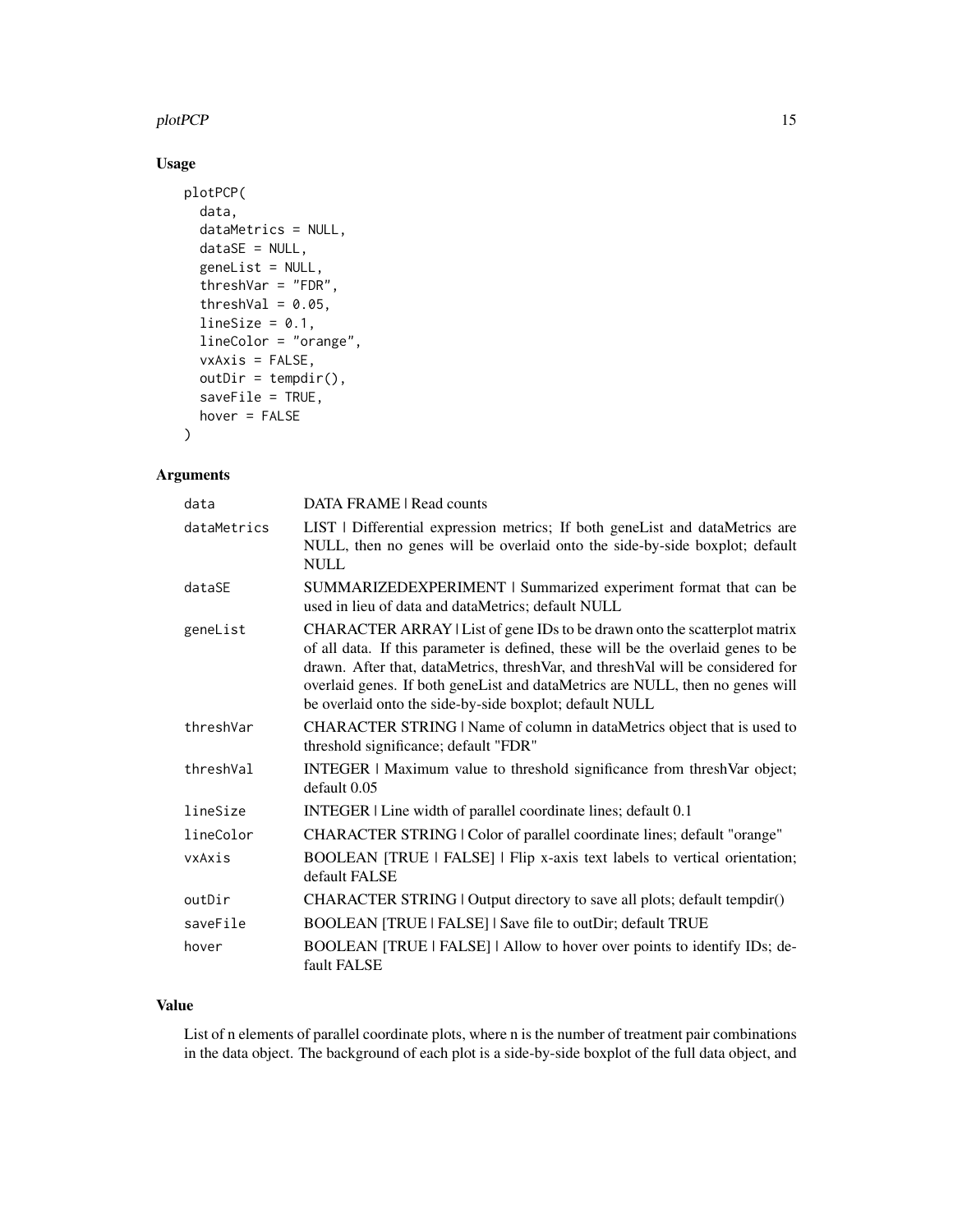the parallel coordinate lines on each plot are the subset of genes determined to be superimposed through the dataMetrics or geneList parameter. If the saveFile parameter has a value of TRUE, then each parallel coordinate plot is saved to the location specified in the outDir parameter as a JPG file.

```
# The first set of four examples use data and dataMetrics
# objects as input. The last set of four examples create the same plots now
# using the SummarizedExperiment (i.e. dataSE) object input.
# Example 1: Plot the side-by-side boxplots of the whole dataset without
# overlaying any metrics data by keeping the dataMetrics parameter its
# default value of NULL.
data(soybean_ir_sub)
soybean\_ir\_sub[, -1] = log(soybean\_ir\_sub[, -1] + 1)ret <- plotPCP(data = soybean_ir_sub, saveFile = FALSE)
ret[[1]]
# Example 2: Overlay genes with FDR < 1e-4 as orange parallel coordinate
# lines.
data(soybean_ir_sub_metrics)
ret <- plotPCP(data = soybean_ir_sub, dataMetrics = soybean_ir_sub_metrics,
    threshVal = 1e-4, saveFile = FALSE)
ret[[1]]
# Example 3: Overlay the ten most significant genes (lowest FDR values) as
# blue parallel coordinate lines.
geneList = soybean_ir_sub_metrics[["N_P"]][1:10,]$ID
ret <- plotPCP(data = soybean_ir_sub, geneList = geneList, lineSize = 0.3,
    lineColor = "blue", saveFile = FALSE)
ret[[1]]
# Example 4: Repeat this same procedure, only now set the hover parameter to
# TRUE to allow us to hover over blue parallel coordinate lines and
# determine their individual IDs.
ret <- plotPCP(data = soybean_ir_sub, geneList = geneList, lineSize = 0.3,
    lineColor = "blue", saveFile = FALSE, hover = TRUE)
ret[[1]]
# Below are the same four examples, only now using the
# SummarizedExperiment (i.e. dataSE) object as input.
# Example 1: Plot the side-by-side boxplots of the whole dataset without
# overlaying any metrics. We prevent overlaying metrics by setting the
# rowData() to NULL.
## Not run:
data(se_soybean_ir_sub)
se_soybean_ir_sub[,-1] <- log(se_soybean_ir_sub[,-1]+1)
```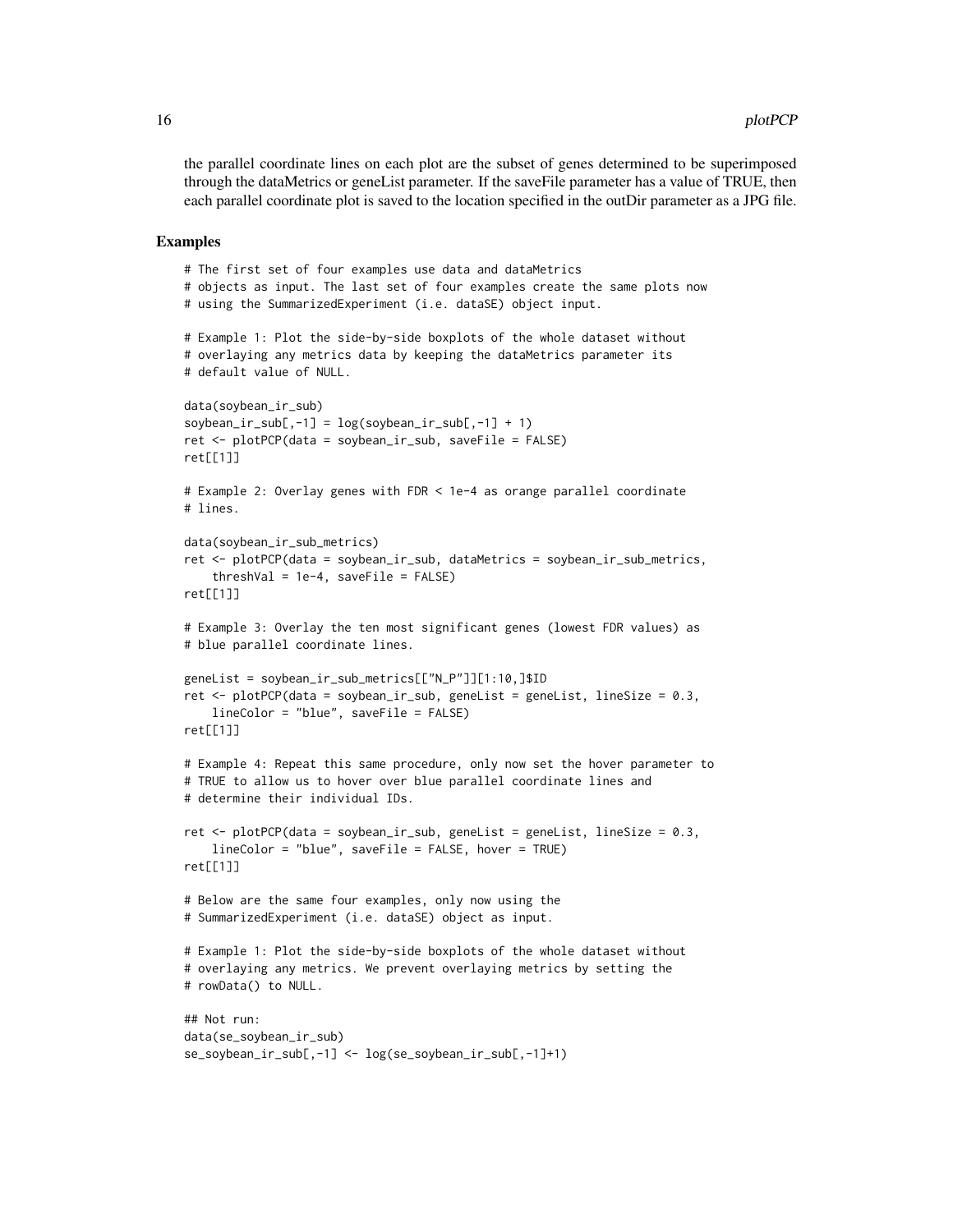```
se_soybean_ir_sub_nm <- se_soybean_ir_sub
rowData(se_soybean_ir_sub_nm) <- NULL
ret <- plotPCP(dataSE = se_soybean_ir_sub_nm, saveFile = FALSE)
ret[[1]]
## End(Not run)
## Not run:
# Example 2: Overlay genes with FDR < 1e-4 as orange parallel coordinate
# lines.
ret <- plotPCP(dataSE = se_soybean_ir_sub, threshVal = 1e-4,
    saveFile = FALSE)
ret[[1]]
## End(Not run)
# Example 3: Overlay the ten most significant genes (lowest FDR values) as
# blue parallel coordinate lines.
## Not run:
geneList <- as.data.frame(rowData(se_soybean_ir_sub)) %>%
    arrange(N_P.FDR) %>% filter(row_number() <= 10)
geneList <- geneList[,1]
ret <- plotPCP(dataSE = se_soybean_ir_sub, geneList = geneList,
    lineSize = 0.3, lineColor = "blue", saveFile = FALSE)
ret[[1]]
## End(Not run)
# Example 4: Repeat this same procedure, only now set the hover parameter to
# TRUE to allow us to hover over blue parallel coordinate lines and
# determine their individual IDs.
## Not run:
ret <- plotPCP(data = soybean_ir_sub, geneList = geneList, lineSize = 0.3,
    lineColor = "blue", saveFile = FALSE, hover = TRUE)
ret[[1]]
## End(Not run)
```
plotPCPApp *Plot interactive parallel coordinate plots*

#### **Description**

Plot interactive parallel coordinate plots.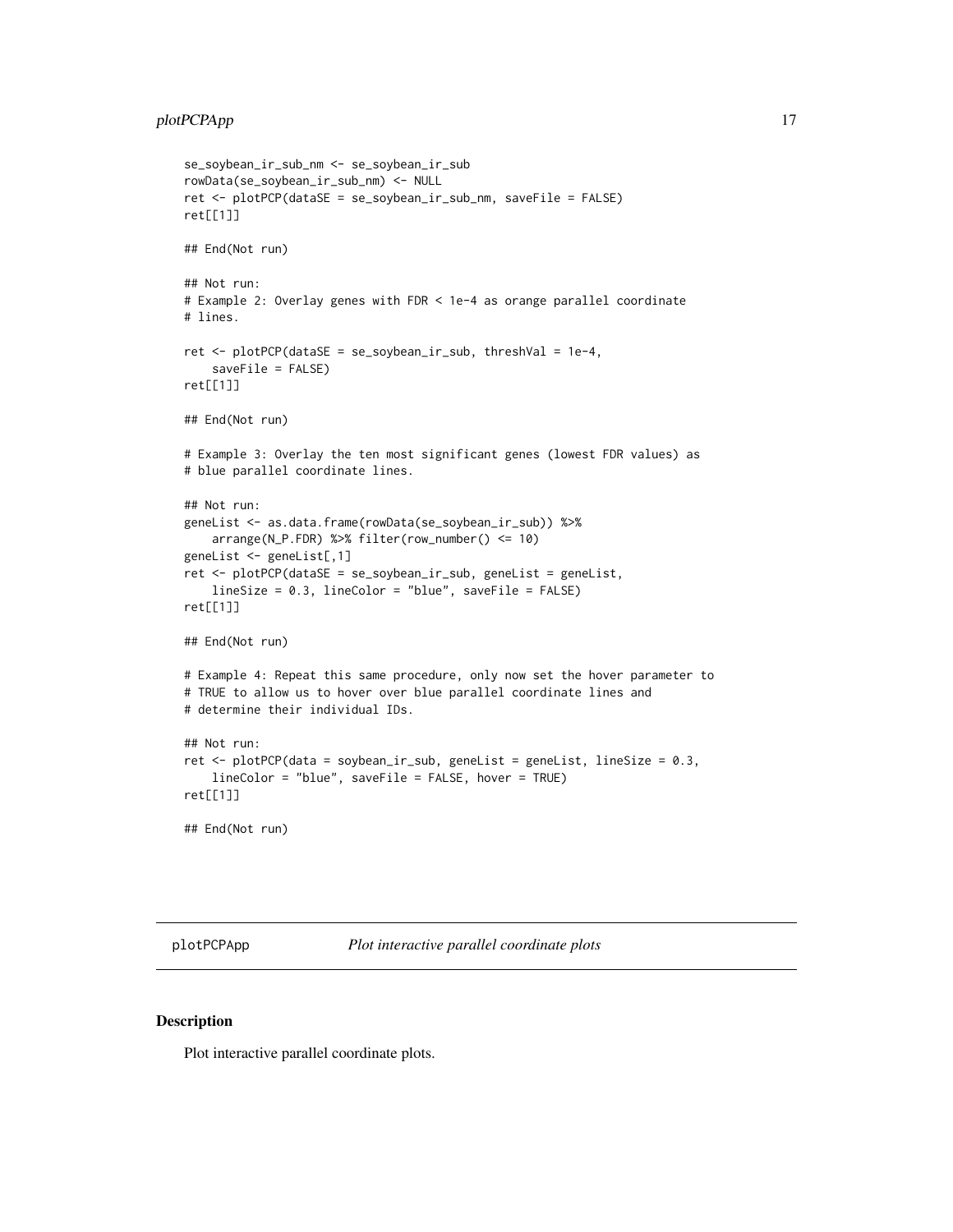#### Usage

```
plotPCPApp(data = data, dataSE = NULL, pointColor = "orange")
```
#### Arguments

| data       | DATA FRAME   Read counts for parallel coordinate lines                                                |
|------------|-------------------------------------------------------------------------------------------------------|
| dataSE     | SUMMARIZEDEXPERIMENT   Summarized experiment format that can be<br>used in lieu of data; default NULL |
| pointColor | CHARACTER STRING   Color of overlaid points on scatterplot matrix; default<br>"orange"                |

#### Value

A Shiny application that shows a parallel coordinate plot and allows users to draw rectangular areas across samples and remove genes that are not inside these areas. The user can download a file that contains the gene IDs that remain.

```
# The first example uses data and dataMetrics objects as
# input. The last example creates the same plot now using the
# SummarizedExperiment (i.e. dataSE) object input.
# Example: Create interactive parallel coordinate plot for genes that have
# FDR < 0.01 and logFC < -4. Standardize genes to have an average of zero
# and a standard deviation of one.
data(soybean_ir_sub)
data(soybean_ir_sub_metrics)
# Create standardized version of data
library(matrixStats)
soybean_ir_sub_st = as.data.frame(t(apply(as.matrix(soybean_ir_sub[,-1]), 1,
    scale)))
soybean_ir_sub_st$ID = as.character(soybean_ir_sub$ID)
soybean_ir_sub_st = soybean_ir_sub_st[,c(length(soybean_ir_sub_st),
    1:length(soybean_ir_sub_st)-1)]
colnames(soybean_ir_sub_st) = colnames(soybean_ir_sub)
nID = which(is.nan(soybean_ir_sub_st[,2]))
soybean_ir_sub_st[nID,2:length(soybean_ir_sub_st)] = 0
library(dplyr, warn.conflicts = FALSE)
plotGenes = filter(soybean_ir_sub_metrics[["N_P"]], FDR < 0.01,
    logFC < -4) %>% select(ID)
pcpDat = filter(soybean_ir_sub_st, ID %in% plotGenes[,1])
app <- plotPCPApp(data = pcpDat, pointColor = "purple")
if (interactive()) {
   shiny::runApp(app, display.mode = "normal")
}
```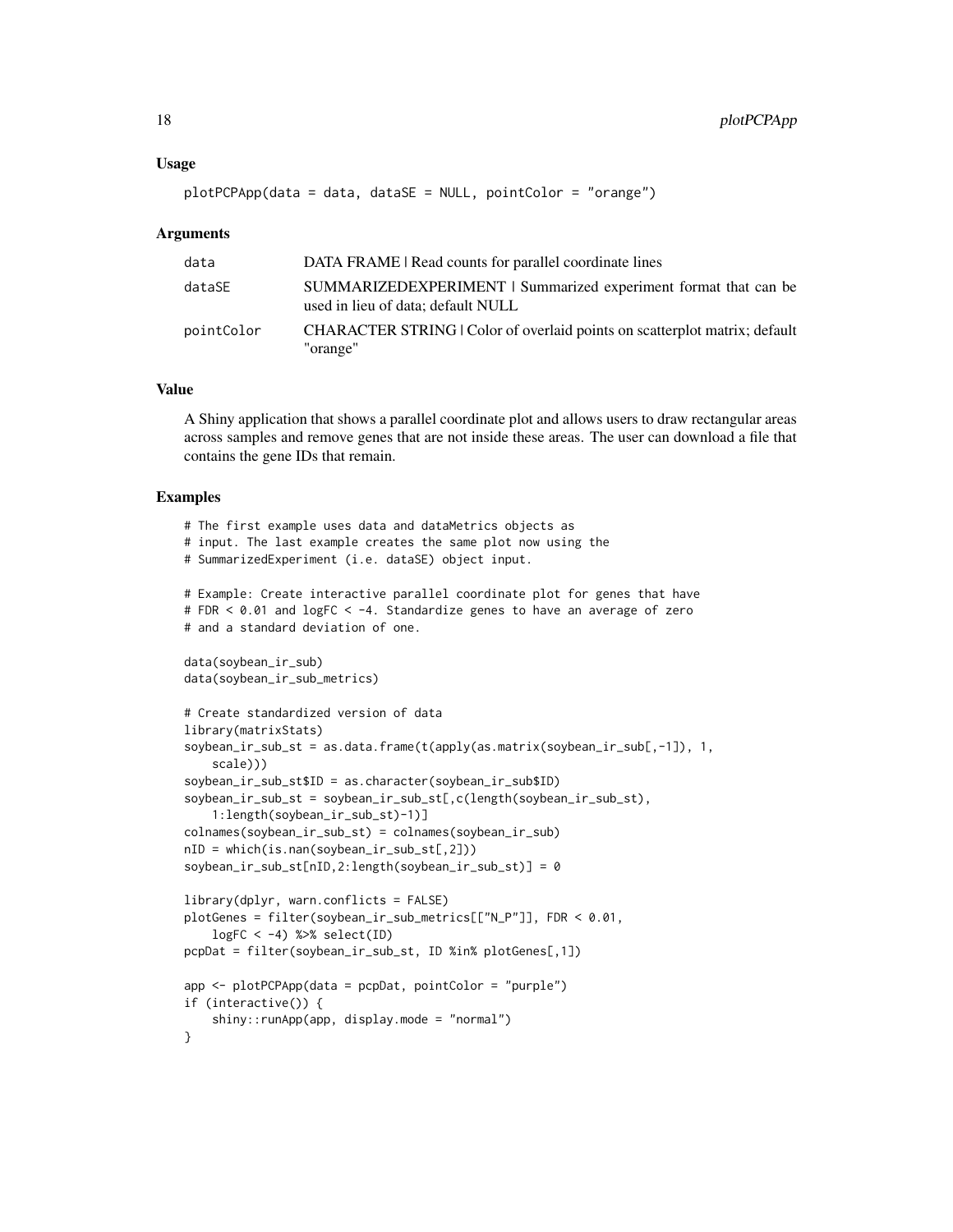#### <span id="page-18-0"></span>plotSM and the state of the state of the state of the state of the state of the state of the state of the state of the state of the state of the state of the state of the state of the state of the state of the state of the

```
# Below is the same example, only now using the
# SummarizedExperiment (i.e. dataSE) object as input.
# Example: Create interactive parallel coordinate plot for genes that have
# FDR < 0.01 and logFC < -4. Standardize genes to have an average of zero
# and a standard deviation of one.
## Not run:
data(se_soybean_ir_sub)
# Create standardized version of data
library(matrixStats)
se_soybean_ir_sub_st = se_soybean_ir_sub
assay(se_soybean_ir_sub_st) <-as.data.frame(t(apply(as.matrix(as.data.frame(
    assay(se_soybean_ir_sub))), 1, scale)))
nID <- which(is.nan(as.data.frame(assay(se_soybean_ir_sub_st))[,1]))
assay(se_soybean_ir_sub_st)[nID,] <- 0
# To subset our SummarizedExperiment data by a list of genes, we can
# invoke the convertSESubsetGenes() method.
library(dplyr, warn.conflicts = FALSE)
geneList <- as.data.frame(rowData(se_soybean_ir_sub_st)) %>%
    filter(N_P.FDR <= 0.01) %>% filter(N_P.logFC < -4)
geneList <- geneList[,1]
pcpDat <- convertSESubsetGenes(se_soybean_ir_sub_st, geneList)
app <- plotPCPApp(dataSE = pcpDat, pointColor = "purple")
if (interactive()) {
    shiny::runApp(app, display.mode = "normal")
}
## End(Not run)
```
plotSM *Plot static scatterplot matrices*

#### Description

Plot static scatterplot matrix. Optionally, superimpose differentially expressed genes (DEGs) onto scatterplot matrix.

#### Usage

```
plotSM(
  data = data,
  dataMetrics = NULL,
  dataSE = NULL,geneList = NULL,
```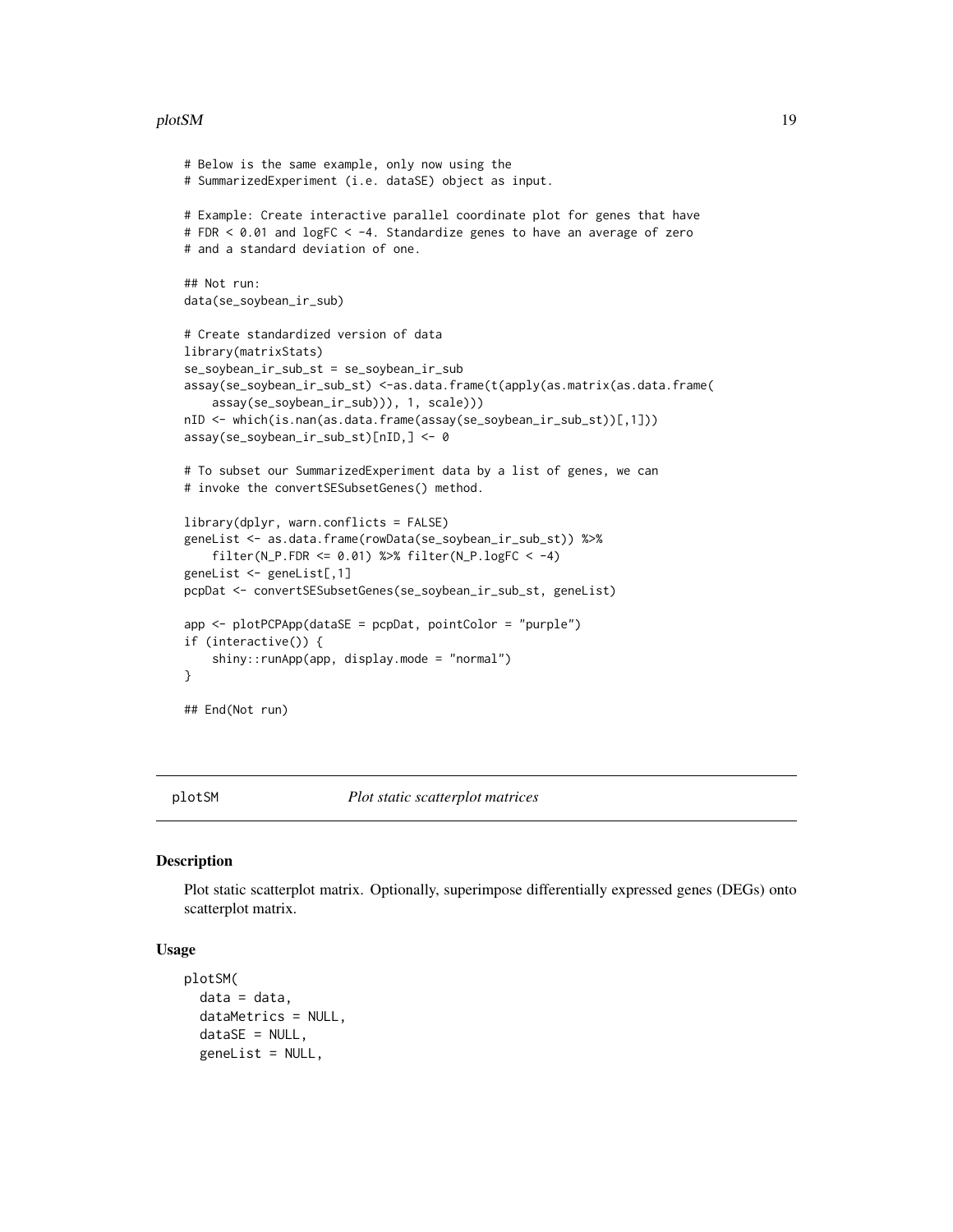#### 20 plotSM

```
threshVar = "FDR",threshVal = 0.05,
 option = c("allPoints", "foldChange", "orthogonal", "hexagon"),
 xbins = 10,threshFC = 3,
 threshOrth = 3,
 pointSize = 0.5,
 pointColor = "orange",
 outDir = tempdir(),
 saveFile = TRUE
\mathcal{L}
```
#### Arguments

| data        | DATA FRAME   Read counts                                                                                                                                                                                                                                                                                                       |
|-------------|--------------------------------------------------------------------------------------------------------------------------------------------------------------------------------------------------------------------------------------------------------------------------------------------------------------------------------|
| dataMetrics | LIST   Differential expression metrics; default NULL                                                                                                                                                                                                                                                                           |
| dataSE      | SUMMARIZEDEXPERIMENT   Summarized experiment format that can be<br>used in lieu of data and dataMetrics; default NULL                                                                                                                                                                                                          |
| geneList    | CHARACTER ARRAY   List of gene IDs to be drawn onto the scatterplot matrix<br>of all data. Use this parameter if you have predetermined genes to be drawn.<br>Otherwise, use dataMetrics, threshVar, and threshVal to create genes to be drawn<br>onto the scatterplot matrix; default NULL; used in "hexagon" and "allPoints" |
| threshVar   | CHARACTER STRING   Name of column in dataMetrics object that is used to<br>threshold significance; default "FDR"; used in all options                                                                                                                                                                                          |
| threshVal   | INTEGER   Maximum value to threshold significance from threshVar object;<br>default 0.05; used in all options                                                                                                                                                                                                                  |
| option      | CHARACTER STRING ["foldChange"   "orthogonal"   "hexagon"   "allPoints"]<br>The type of plot; default "allPoints"                                                                                                                                                                                                              |
| xbins       | INTEGER   Number of bins partitioning the range of the plot; default 10; used<br>in option "hexagon"                                                                                                                                                                                                                           |
| threshFC    | INTEGER   Threshold of fold change; default 3; used in option "foldChange"                                                                                                                                                                                                                                                     |
| threshOrth  | INTEGER   Threshold of orthogonal distance; default 3; used in option "orthog-<br>onal"                                                                                                                                                                                                                                        |
| pointSize   | INTEGER   Size of plotted points; default 0.5; used for DEGs in "hexagon" and<br>"allPoints" and used for all points in "foldChange" and "orthogonal"                                                                                                                                                                          |
| pointColor  | CHARACTER STRING   Color of overlaid points on scatterplot matrix; default<br>"orange"; used for DEGs in "hexagon" and "allPoints" and used for all points in<br>"foldChange" and "orthogonal"                                                                                                                                 |
| outDir      | CHARACTER STRING   Output directory to save all plots; default tempdir();<br>used in all options                                                                                                                                                                                                                               |
| saveFile    | BOOLEAN [TRUE   FALSE]   Save file to outDir; default TRUE; used in all<br>options                                                                                                                                                                                                                                             |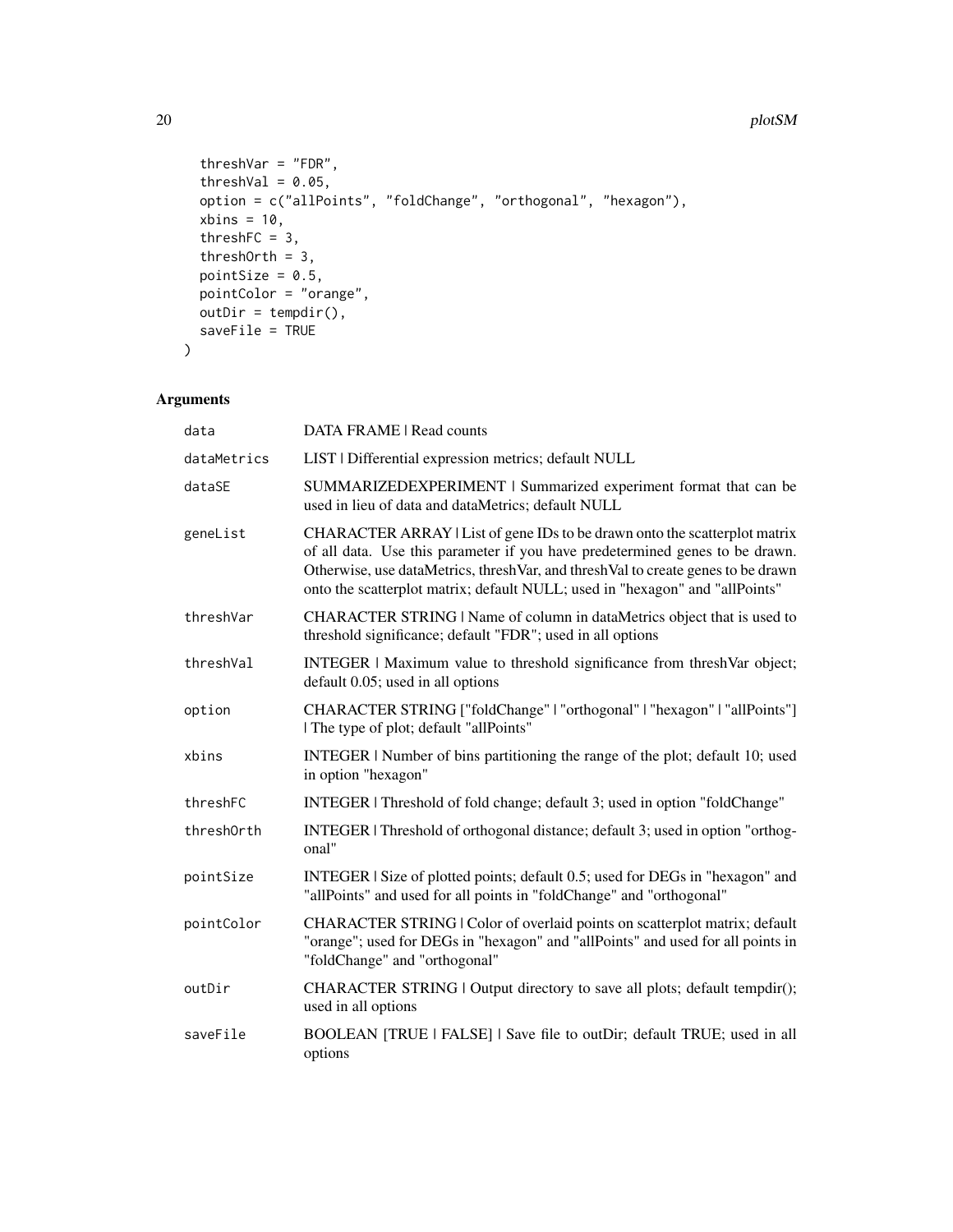#### plotSM 21

#### Details

There are seven options:

- "foldChange": Plots DEGs onto scatterplot matrix of fold changes
- "orthogonal": Plots DEGs onto scatterplot matrix of orthogonal distance
- "hexagon": Plot DEGs onto scatterplot matrix of hexagon binning
- "allPoints": Plot DEGs onto scatterplot matrix of all data points

#### Value

List of n elements of scatterplot matrices, where n is the number of treatment pair combinations in the data object. The subset of genes that are superimposed are determined through the dataMetrics or geneList parameter. If the saveFile parameter has a value of TRUE, then each of these scatterplot matrices is saved to the location specified in the outDir parameter as a JPG file.

```
# The first set of six examples use data and dataMetrics
# objects as input. The last set of six examples create the same plots now
# using the SummarizedExperiment (i.e. dataSE) object input.
# Read in data and metrics (need for first set of six examples)
data(soybean_cn_sub)
data(soybean_cn_sub_metrics)
data(soybean_ir_sub)
data(soybean_ir_sub_metrics)
# Create standardized version of data (need for first set of six examples)
library(matrixStats)
library(ggplot2)
soybean_cn_sub_st <- as.data.frame(t(apply(as.matrix(soybean_cn_sub[,-1]),
    1, scale)))
soybean_cn_sub_st$ID <- as.character(soybean_cn_sub$ID)
soybean_cn_sub_st <- soybean_cn_sub_st[,c(length(soybean_cn_sub_st),
    1:length(soybean_cn_sub_st)-1)]
colnames(soybean_cn_sub_st) <- colnames(soybean_cn_sub)
nID <- which(is.nan(soybean_cn_sub_st[,2]))
soybean_cn_sub_st[nID,2:length(soybean_cn_sub_st)] <- 0
# Example 1: Plot scatterplot matrix of points. Saves three plots to outDir
# because saveFile equals TRUE by default.
## Not run:
plotSM(soybean_cn_sub, soybean_cn_sub_metrics)
## End(Not run)
# Example 2: Plot scatterplot matrix of points. Return list of plots so user
# can tailor them (such as add title) and does not save to outDir because
```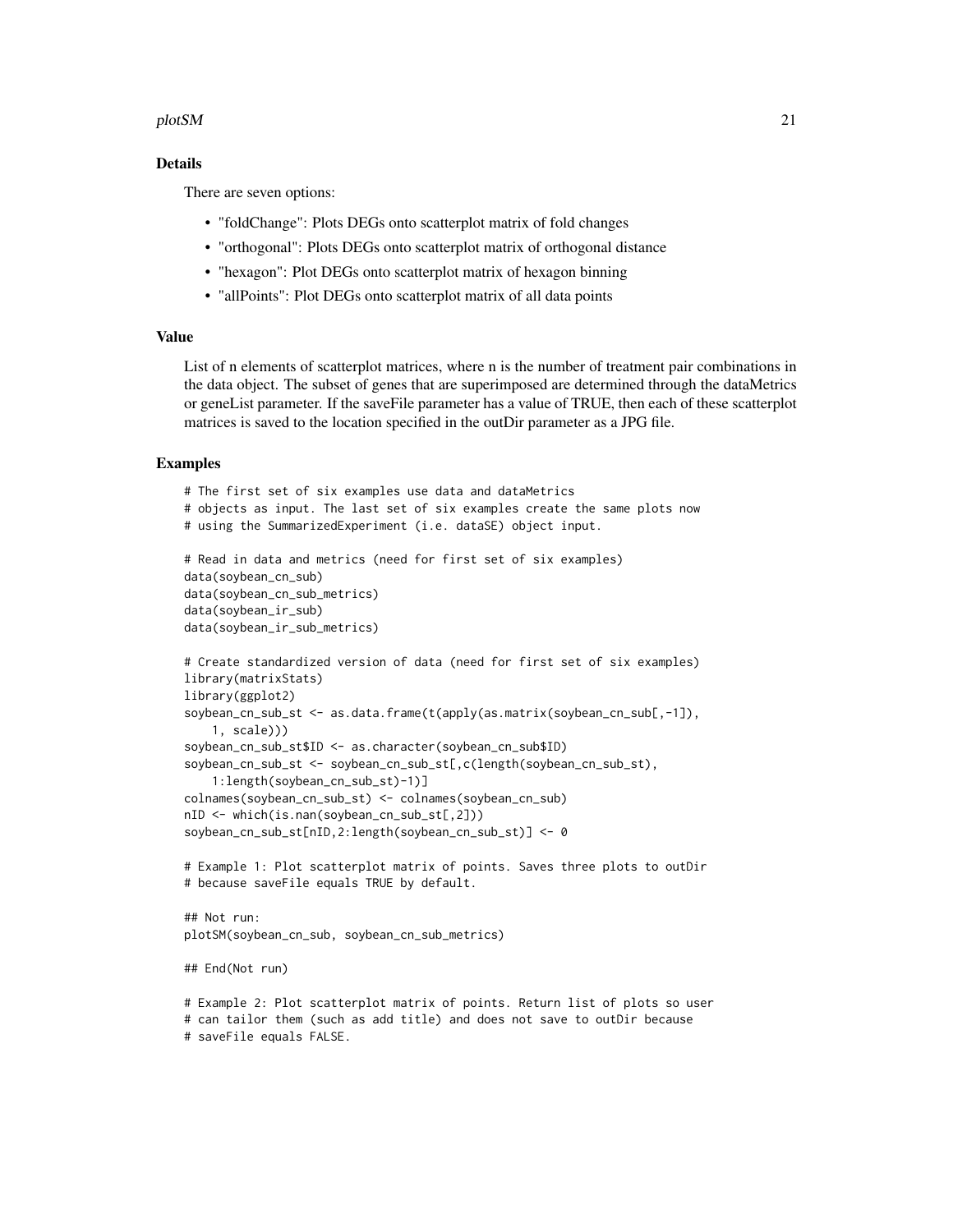```
ret <- plotSM(soybean_cn_sub, soybean_cn_sub_metrics, pointColor = "pink",
    saveFile = FALSE)
# Determine names of plots in returned list
names(ret)
ret[["S1_S2"]] + ggtitle("S1 versus S2")
ret[["S1_S3"]] + ggtitle("S1 versus S3")
ret[["S2_S3"]] + ggtitle("S2 versus S3")
# Example 3: Plot standardized data as scatterplot matrix of points.
ret <- plotSM(soybean_cn_sub_st, soybean_cn_sub_metrics,
    pointColor = "#00C379", saveFile = FALSE)
ret[[1]] + xlab("Standardized read counts") +
ylab("Standardized read counts")
# Example 4: Plot scatterplot matrix of hexagons.
ret <- plotSM(soybean_cn_sub, soybean_cn_sub_metrics, option = "hexagon",
    xbins = 5, pointSize = 0.1, saveFile = FALSE)
ret[[2]]
# Example 5: Plot scatterplot matrix of orthogonal distance on the logged
# data, first without considering the metrics dataset and then considering
# it.
soybean_ir_sub[,-1] <- log(soybean_ir_sub[,-1] + 1)
ret <- plotSM(soybean_ir_sub, option = "orthogonal", threshOrth = 2.5,
   pointSize = 0.2, saveFile = FALSE)
ret[[1]]
ret <- plotSM(soybean_ir_sub, soybean_ir_sub_metrics, option = "orthogonal",
    threshOrth = 2.5, pointSize = 0.2, saveFile = FALSE)
ret[[1]]
# Example 6: Plot scatterplot matrix of fold change.
ret <- plotSM(soybean_cn_sub, soybean_cn_sub_metrics, option = "foldChange",
    threshFC = 0.5, pointSize = 0.2, saveFile = FALSE)
ret[[1]]
# Below are the same six examples, only now using the
# SummarizedExperiment (i.e. dataSE) object as input.
# Read in data and metrics (need for first set of six examples)
data(se_soybean_cn_sub)
data(se_soybean_ir_sub)
# Create standardized version of data (need for first set of six examples)
library(matrixStats)
library(ggplot2)
library(SummarizedExperiment)
se_soybean_cn_sub_st = se_soybean_cn_sub
assay(se_soybean_cn_sub_st, withDimnames=FALSE) <-as.data.frame(t(
    apply(as.matrix(as.data.frame(assay(se_soybean_cn_sub))), 1, scale)))
```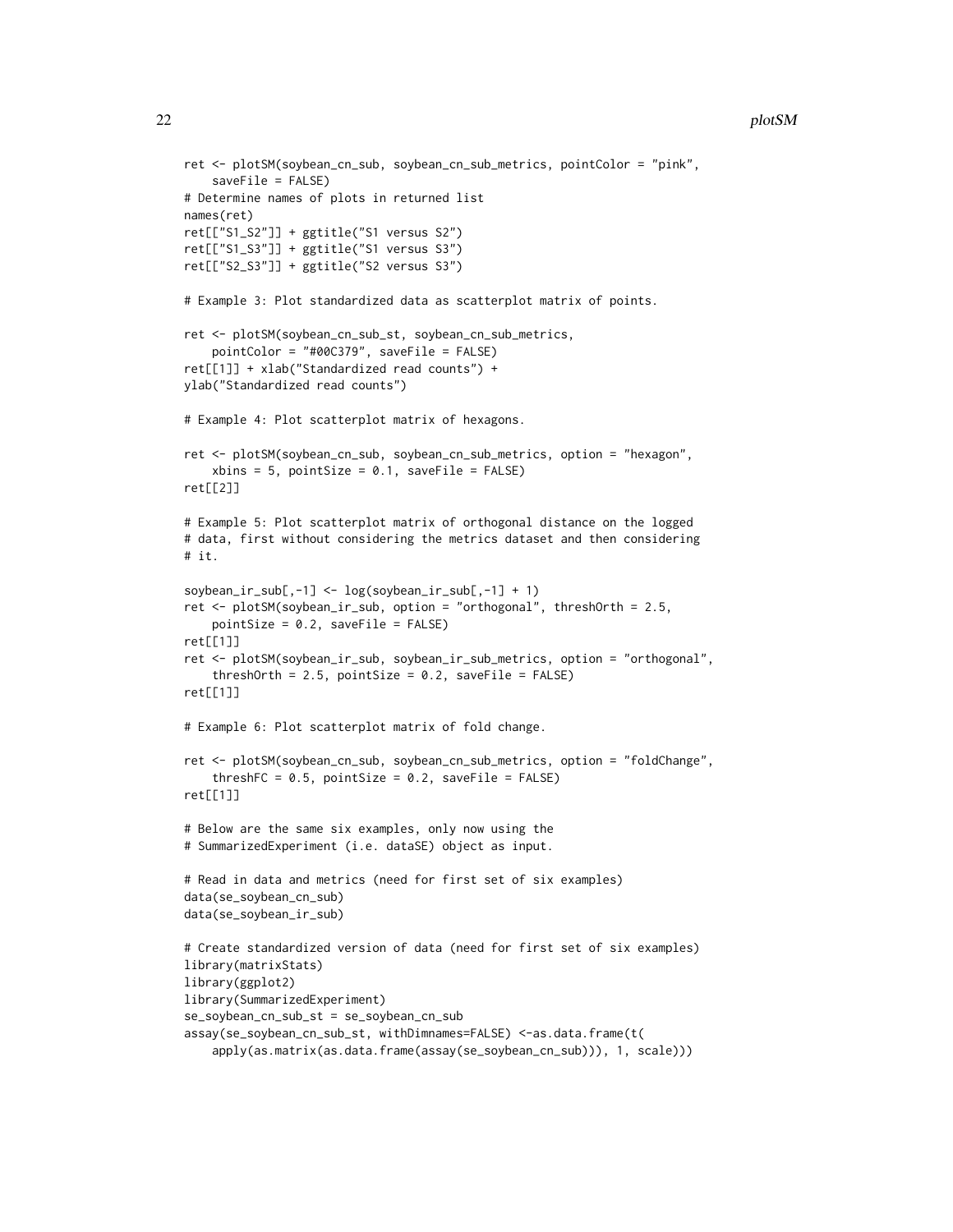#### plotSM 23

```
nID <- which(is.nan(as.data.frame(assay(se_soybean_cn_sub_st))[,1]))
assay(se_soybean_cn_sub_st, withDimnames=FALSE)[nID,] <- 0
# Example 1: Plot scatterplot matrix of points. Saves three plots to outDir
# because saveFile equals TRUE by default.
## Not run:
plotSM(dataSE = se_soybean_cn_sub)
## End(Not run)
# Example 2: Plot scatterplot matrix of points. Return list of plots so user
# can tailor them (such as add title) and does not save to outDir because
# saveFile equals FALSE.
## Not run:
ret <- plotSM(dataSE = se_soybean_cn_sub, pointColor = "pink",
    saveFile = FALSE)
# Determine names of plots in returned list
names(ret)
ret[["S1_S2"]] + ggtitle("S1 versus S2")
ret[["S1_S3"]] + ggtitle("S1 versus S3")
ret[["S2_S3"]] + ggtitle("S2 versus S3")
## End(Not run)
# Example 3: Plot standardized data as scatterplot matrix of points.
## Not run:
ret <- plotSM(dataSE = se_soybean_cn_sub_st, pointColor = "#00C379",
    saveFile = FALSE)
ret[[1]] + xlab("Standardized read counts") +
ylab("Standardized read counts")
## End(Not run)
# Example 4: Plot scatterplot matrix of hexagons.
## Not run:
ret <- plotSM(dataSE = se_soybean_cn_sub, option = "hexagon", xbins = 5,
    pointsize = 0.1, saveFile = FALSE)ret[[2]]
## End(Not run)
# Example 5: Plot scatterplot matrix of orthogonal distance on the logged
# data, first without considering the metrics dataset and then considering
# it.
## Not run:
assay(se_soybean_ir_sub) <- log(as.data.frame(assay(se_soybean_ir_sub))+1)
ret <- plotSM(dataSE = se_soybean_ir_sub, option = "orthogonal",
    threshOrth = 2.5, pointSize = 0.2, saveFile = FALSE)
```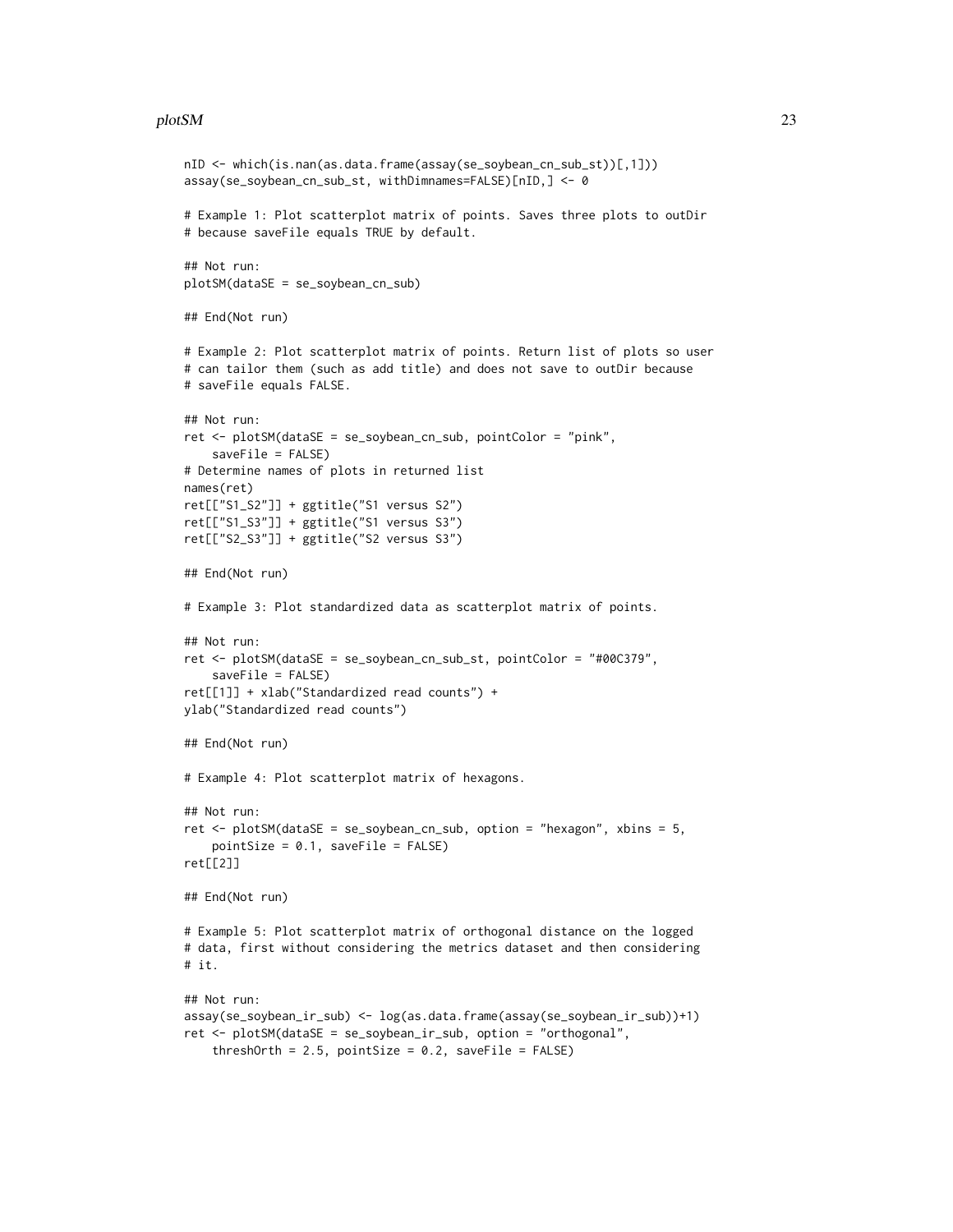```
ret[[1]]
## End(Not run)
# Example 6: Plot scatterplot matrix of fold change.
## Not run:
ret <- plotSM(dataSE = se_soybean_cn_sub, option = "foldChange",
    threshFC = 0.5, pointSize = 0.2, saveFile = FALSE)
ret[[1]]
## End(Not run)
```
plotSMApp *Plot interactive scatterplot matrices*

#### Description

Plot interactive scatterplot matrices.

#### Usage

plotSMApp(data = data, dataSE = NULL, xbins = 10)

#### **Arguments**

| data   | DATA FRAME   Read counts                                                                              |
|--------|-------------------------------------------------------------------------------------------------------|
| dataSE | SUMMARIZEDEXPERIMENT   Summarized experiment format that can be<br>used in lieu of data: default NULL |
| xbins  | INTEGER   Number of bins partitioning the range of the plot; default 10                               |

#### Value

A Shiny application that shows a scatterplot matrix with hexagon bins and allows users to click on hexagon bins to determine how many genes they each contain. The user can download a file that contains the gene IDs that are located in the clicked hexagon bin.

```
# The first example uses data and dataMetrics objects as
# input. The last example creates the same plots now using the
# SummarizedExperiment (i.e. dataSE) object input.
# Example: Create interactive scatterplot matrix for first two treatment
# groups of data.
data(soybean_cn_sub)
soybean_cn_sub <- soybean_cn_sub[,1:7]
```
<span id="page-23-0"></span>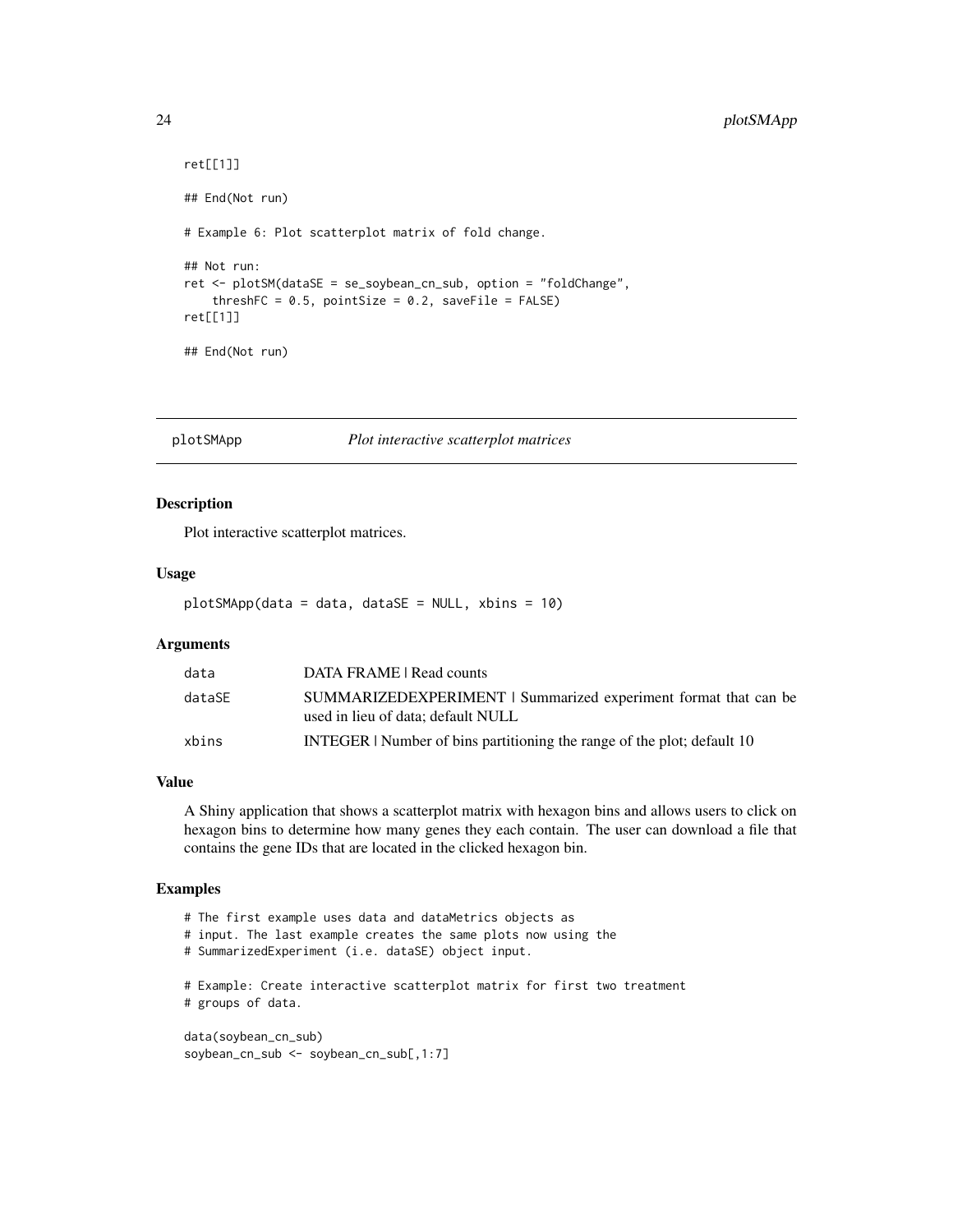#### <span id="page-24-0"></span>plotVolcano 25

```
app <- plotSMApp(data=soybean_cn_sub)
if (interactive()) {
    shiny::runApp(app)
}
# Below are the same example, only now using the
# SummarizedExperiment (i.e. dataSE) object as input.
# Example: Create interactive scatterplot matrix for first two treatment
# groups of data. When working with the SummarizedExperiment data,
# we can summon the method convertSEPair() to subset our input data
# to only a pair of treatment groups.
## Not run:
data(se_soybean_cn_sub)
se_soybean_cn_sub <- convertSEPair(se_soybean_cn_sub, "S1", "S2")
app <- plotSMApp(dataSE=se_soybean_cn_sub)
if (interactive()) {
    shiny::runApp(app)
}
## End(Not run)
```
plotVolcano *Plot static volcano plot*

#### Description

Plot static volcano plot.

#### Usage

```
plotVolcano(
  data = data,
  dataMetrics = dataMetrics,
  dataSE = NULL,geneList = NULL,
  threshVar = "FDR",
  threshVal = 0.05,
  option = c("hexagon", "allPoints"),
  logFC = "logFC",
 PValue = "PValue",
  xbins = 10,
  pointSize = 0.5,
 pointColor = "orange",
 outDir = tempdir(),saveFile = TRUE,
  hover = FALSE
)
```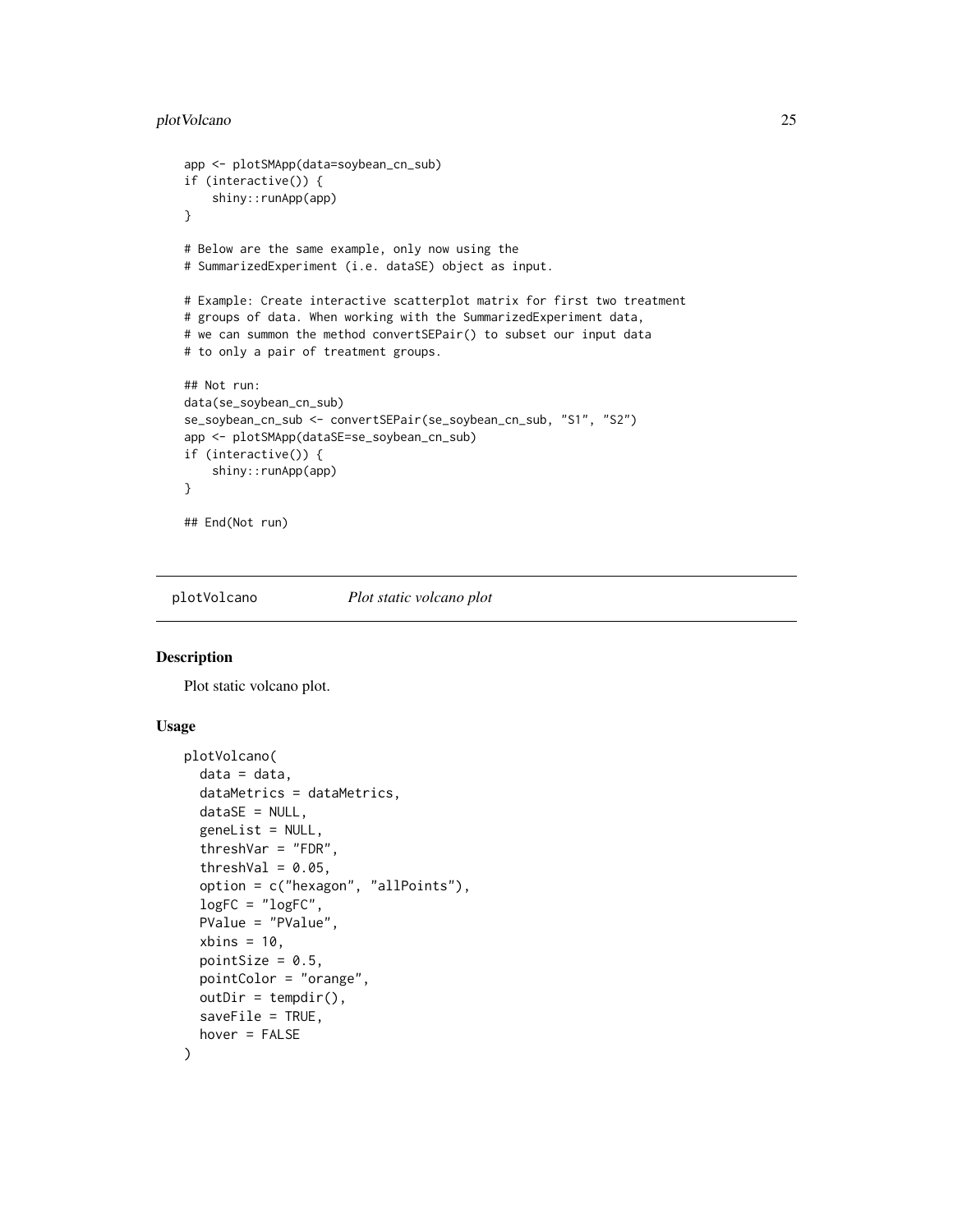#### Arguments

| data        | <b>DATA FRAME   Read counts</b>                                                                                                                                                                                                                                                                                        |
|-------------|------------------------------------------------------------------------------------------------------------------------------------------------------------------------------------------------------------------------------------------------------------------------------------------------------------------------|
| dataMetrics | LIST   Differential expression metrics. This object must contain one column<br>with magnitude changes (for the logFC parameter) and one column with statis-<br>tical values (for the PValue parameter), unless geneList is not NULL                                                                                    |
| dataSE      | SUMMARIZEDEXPERIMENT   Summarized experiment format that can be<br>used in lieu of data and dataMetrics; default NULL                                                                                                                                                                                                  |
| geneList    | CHARACTER ARRAY   List of gene IDs to be drawn onto the scatterplot matrix<br>of all data. Use this parameter if you have predetermined subset of genes to be<br>superimposed. Otherwise, dataMetrics, threshVar, and threshVal will be used to<br>create genes to be superimposed onto the volcano plot; default NULL |
| threshVar   | CHARACTER STRING   Name of column in dataMetrics object that is used to<br>determine genes to be overlaid; default "FDR"                                                                                                                                                                                               |
| threshVal   | INTEGER   Maximum value to threshold significance from threshVar object;<br>default 0.05                                                                                                                                                                                                                               |
| option      | CHARACTER STRING ["hexagon"   "allPoints"]   The background of plot; de-<br>fault "hexagon"                                                                                                                                                                                                                            |
| logFC       | CHARACTER STRING   Name of column in dataMetrics object that contains<br>log fold change values; default "logFC"                                                                                                                                                                                                       |
| PValue      | CHARACTER STRING   Name of column in dataMetrics object that contains<br>p-values; default "PValue"                                                                                                                                                                                                                    |
| xbins       | INTEGER   Number of bins partitioning the range of the plot; default 10                                                                                                                                                                                                                                                |
| pointSize   | INTEGER   Size of plotted points; default 0.5                                                                                                                                                                                                                                                                          |
| pointColor  | CHARACTER STRING   Color of overlaid points on scatterplot matrix; default<br>"orange"                                                                                                                                                                                                                                 |
| outDir      | CHARACTER STRING   Output directory to save all plots; default tempdir()                                                                                                                                                                                                                                               |
| saveFile    | BOOLEAN [TRUE   FALSE]   Save file to outDir; default TRUE                                                                                                                                                                                                                                                             |
| hover       | BOOLEAN [TRUE   FALSE]   Allow to hover over points to identify IDs; de-<br>fault FALSE                                                                                                                                                                                                                                |

#### Value

List of n elements of volcano plots, where n is the number of treatment pair combinations in the data object. The subset of genes that are superimposed are determined through the dataMetrics or geneList parameter. If the saveFile parameter has a value of TRUE, then each of these volcano plots is saved to the location specified in the outDir parameter as a JPG file.

- # The first set of four examples use data and dataMetrics objects as
- # input. The last set of four examples create the same plots now
- # using the SummarizedExperiment (i.e. dataSE) object input.
- # Example 1: Plot volcano plot with default settings for overlaid points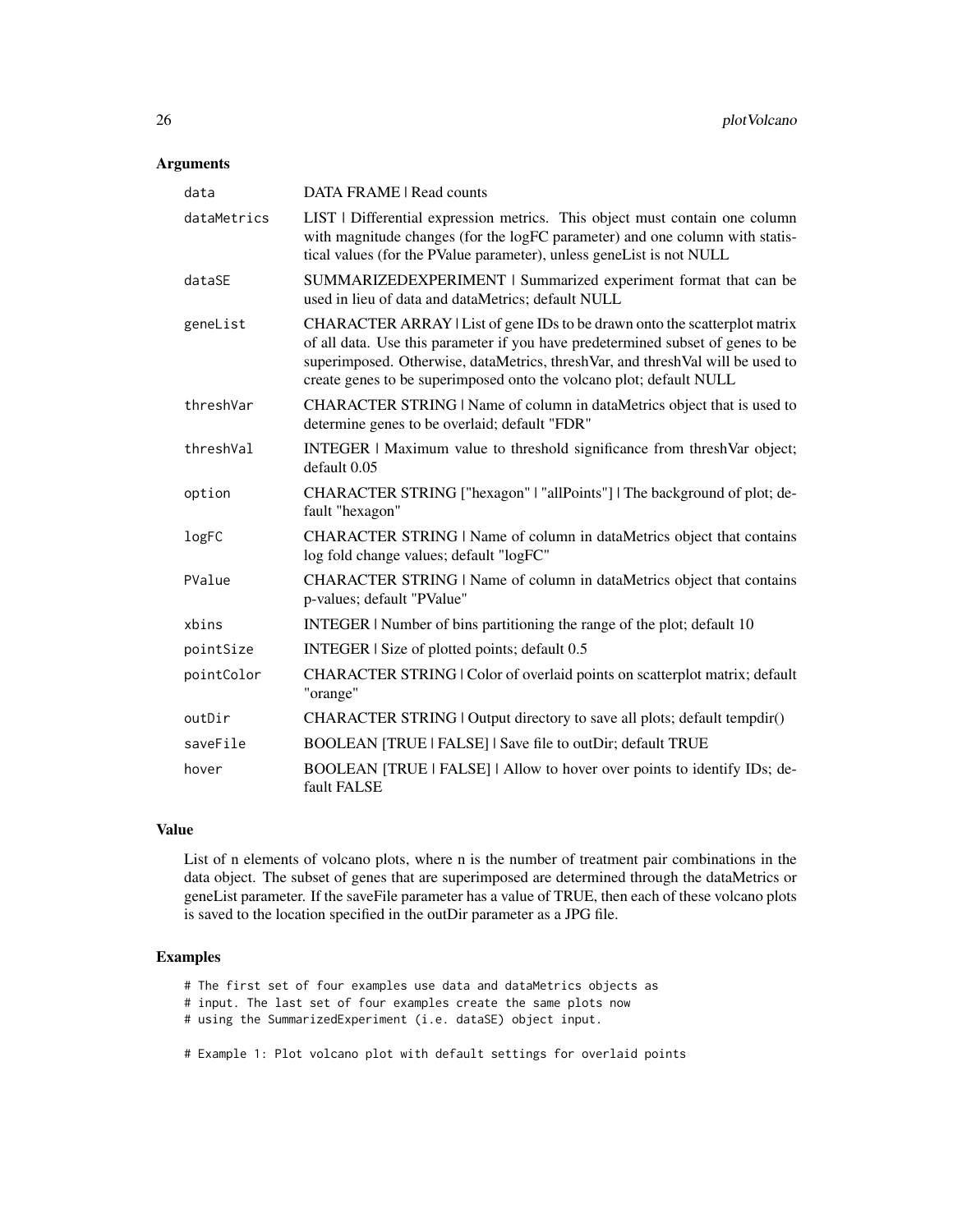#### plotVolcano 27

```
# (FDR < 0.05).
data(soybean_ir_sub)
data(soybean_ir_sub_metrics)
ret <- plotVolcano(soybean_ir_sub, soybean_ir_sub_metrics, pointSize = 1,
    saveFile = FALSE)
ret[[1]]
# Example 2: Plot volcano plot and overlay points with PValue < 1e-15.
ret <- plotVolcano(soybean_ir_sub, soybean_ir_sub_metrics,
   pointColor = "red", pointSize = 1, threshVar = "PValue",
    threshold = 1e-15, saveFile = FALSE)
ret[[1]]
# Example 3: Plot volcano plot and overlay points with PValue < 1e-15. This
# time, plot all points (instead of hexagons) for the background.
ret <- plotVolcano(soybean_ir_sub, soybean_ir_sub_metrics,
   pointColor = "red", pointSize = 1, threshVar = "PValue",
    threshVal = 1e-15, option = "allPoints", saveFile = FALSE)
ret[[1]]
# Example 4: Plot volcano plot with points in background and overlay points
# with PValue < 1e-15. This time, use a value of TRUE for the hover
# parameter so that you can hover over overlaid points and determine their
# IDs.
ret <- plotVolcano(soybean_ir_sub, soybean_ir_sub_metrics,
    pointColor = "red", pointSize = 1, threshVar = "PValue",
    threshVal = 1e-15, option = "allPoints", saveFile = FALSE,
   hover = TRUE)
ret[[1]]
# Below are the same four examples, only now using the
# SummarizedExperiment (i.e. dataSE) object as input.
# Example 1: Plot volcano plot with default settings for overlaid points
# (FDR < 0.05).
## Not run:
data(se_soybean_ir_sub)
ret <- plotVolcano(dataSE = se_soybean_ir_sub, pointSize = 1,
    saveFile = FALSE)
ret[[1]]
## End(Not run)
# Example 2: Plot volcano plot and overlay points with PValue < 1e-15.
## Not run:
ret <- plotVolcano(dataSE = se_soybean_ir_sub, pointColor = "red",
    pointSize = 1, threshVar = "PValue", threshVal = 1e-15,
```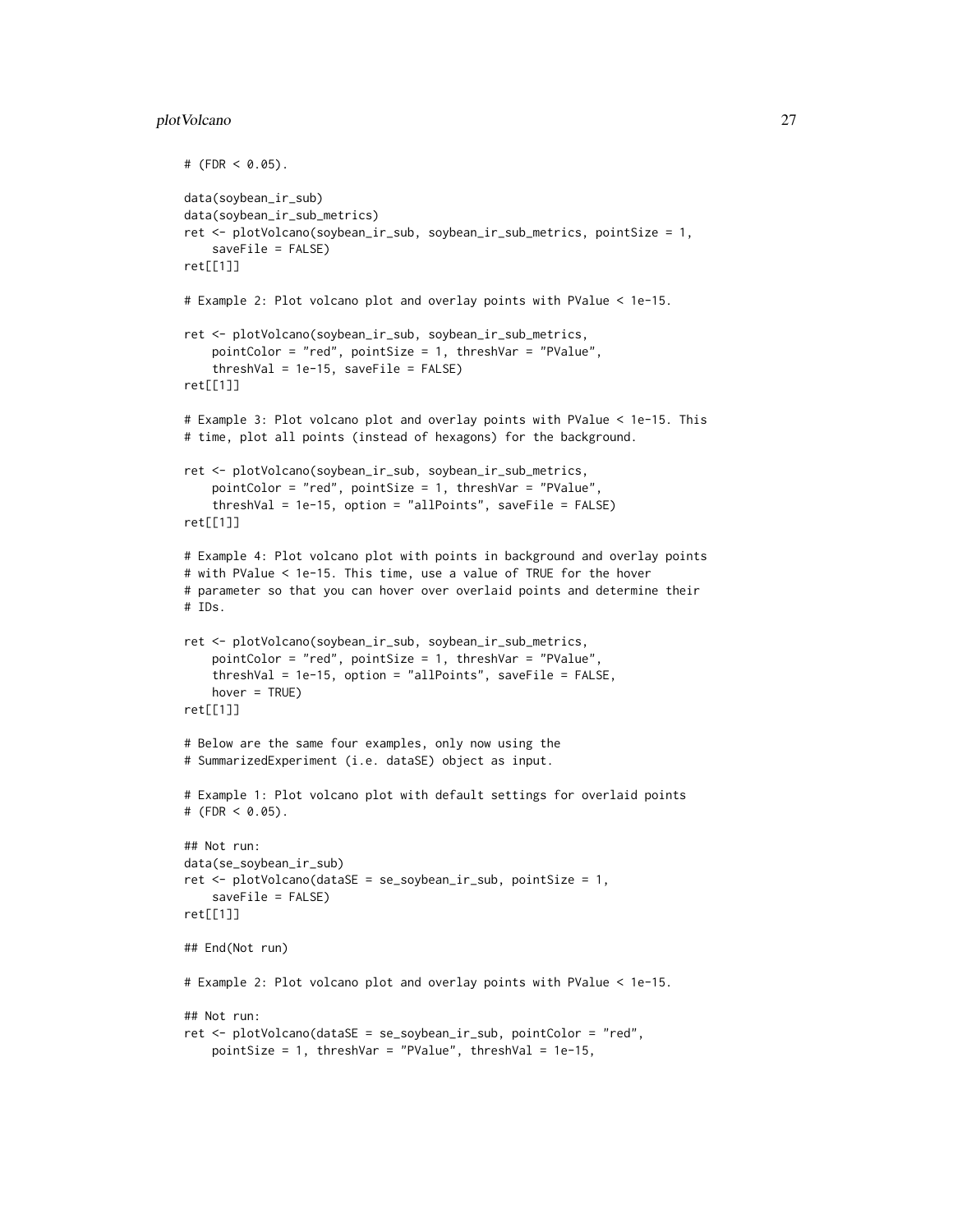```
saveFile = FALSE)
ret[[1]]
## End(Not run)
# Example 3: Plot volcano plot and overlay points with PValue < 1e-15. This
# time, plot all points (instead of hexagons) for the background.
## Not run:
ret <- plotVolcano(dataSE = se_soybean_ir_sub, pointColor = "red",
   pointSize = 1, threshVar = "PValue", threshVal = 1e-15,
    option = "allPoints", saveFile = FALSE)
ret[[1]]
## End(Not run)
# Example 4: Plot volcano plot with points in background and overlay points
# with PValue < 1e-15. This time, use a value of TRUE for the hover
# parameter so that you can hover over overlaid points and determine their
# IDs.
## Not run:
ret <- plotVolcano(dataSE = se_soybean_ir_sub, pointColor = "red",
    pointSize = 1, threshVar = "PValue", threshVal = 1e-15,
   option = "allPoints", saveFile = FALSE, hover = TRUE)
ret[[1]]
## End(Not run)
```
plotVolcanoApp *Plot interactive volcano plots*

#### Description

Plot interactive volcano plots.

#### Usage

```
plotVolcanoApp(
  data = data,
  dataMetrics = dataMetrics,
  dataSE = NULL,
  option = c("hexagon", "allPoints"),
  pointColor = "orange"
)
```
<span id="page-27-0"></span>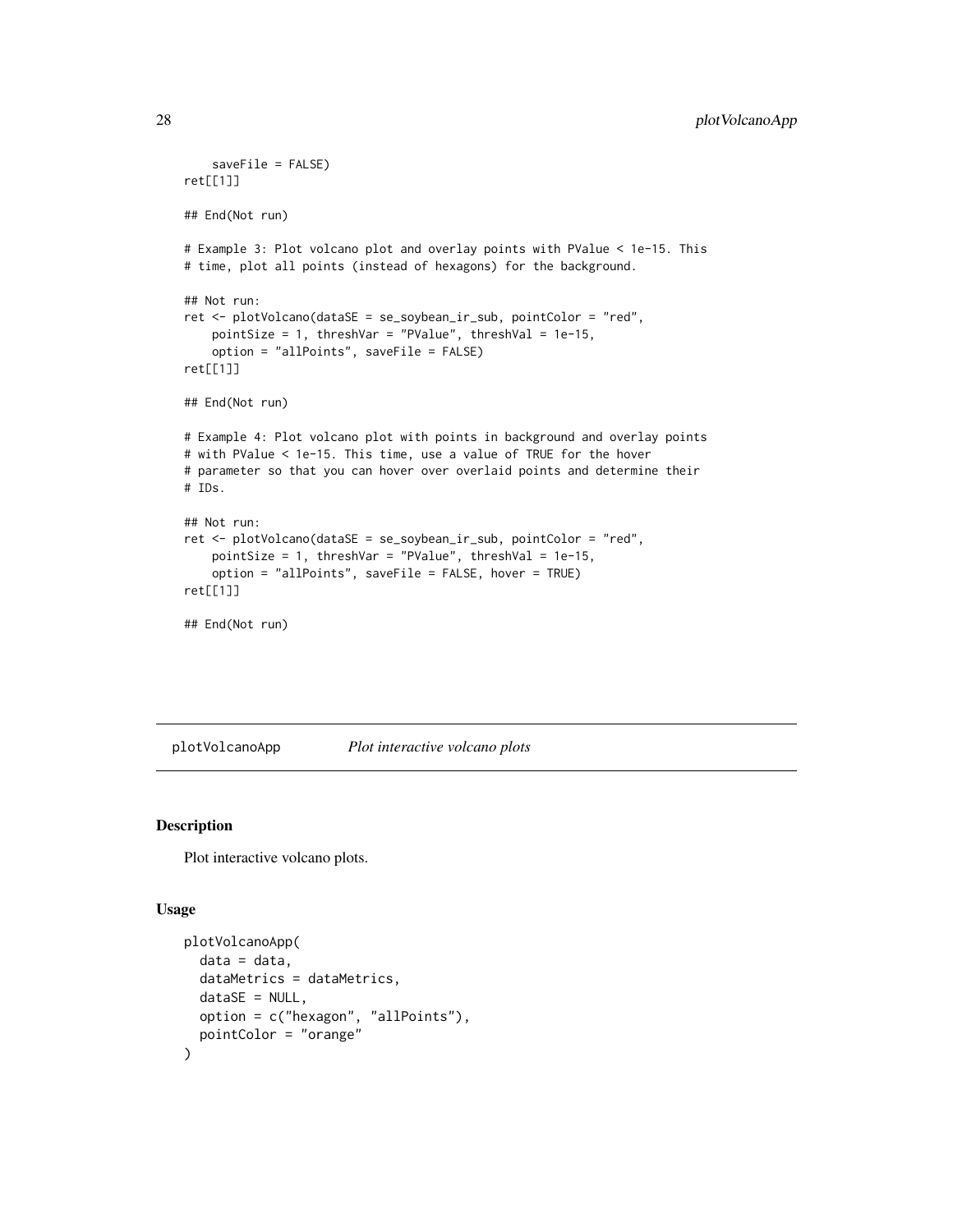#### plotVolcanoApp 29

#### Arguments

| data        | DATA FRAME   Read counts                                                                                                    |
|-------------|-----------------------------------------------------------------------------------------------------------------------------|
| dataMetrics | LIST   Differential expression metrics. This object must contain one column<br>named "logFC" and one column named "PValue". |
| dataSE      | SUMMARIZEDEXPERIMENT   Summarized experiment format that can be<br>used in lieu of data; default NULL                       |
| option      | CHARACTER STRING ["hexagon"   "allPoints"]   The background of plot; de-<br>fault "hexagon"                                 |
| pointColor  | CHARACTER STRING   Color of overlaid points on scatterplot matrix; default<br>"orange"                                      |

#### Value

A Shiny application that shows a volcano plot and allows users to overlay genes depending on two values, usually a statistical value (such as P-value) and a magnitude change value (such as log fold change). The user can download a file that contains the gene IDs that pass these thresholds.

```
# The first pair of examples use data and dataMetrics objects as input.
# The last pair of examples create the same plots now using the
# SummarizedExperiment (i.e. dataSE) object input.
# Example 1: Create interactive volcano plot of logged data using hexagon
# bins for the background.
data(soybean_cn_sub)
data(soybean_cn_sub_metrics)
app <- plotVolcanoApp(data = soybean_cn_sub,
    dataMetrics = soybean_cn_sub_metrics)
if (interactive()) {
    shiny::runApp(app)
}
# Example 2: Create interactive volcano plot of logged data using points for
# the background.
app <- plotVolcanoApp(data = soybean_cn_sub,
    dataMetrics = soybean_cn_sub_metrics, option = "allPoints",
   pointColor = "magenta")
if (interactive()) {
    shiny::runApp(app)
}
# Below is the same pair of examples, only now using the
# SummarizedExperiment (i.e. dataSE) object as input.
# Example 1: Create interactive volcano plot of logged data using hexagon
# bins for the background.
```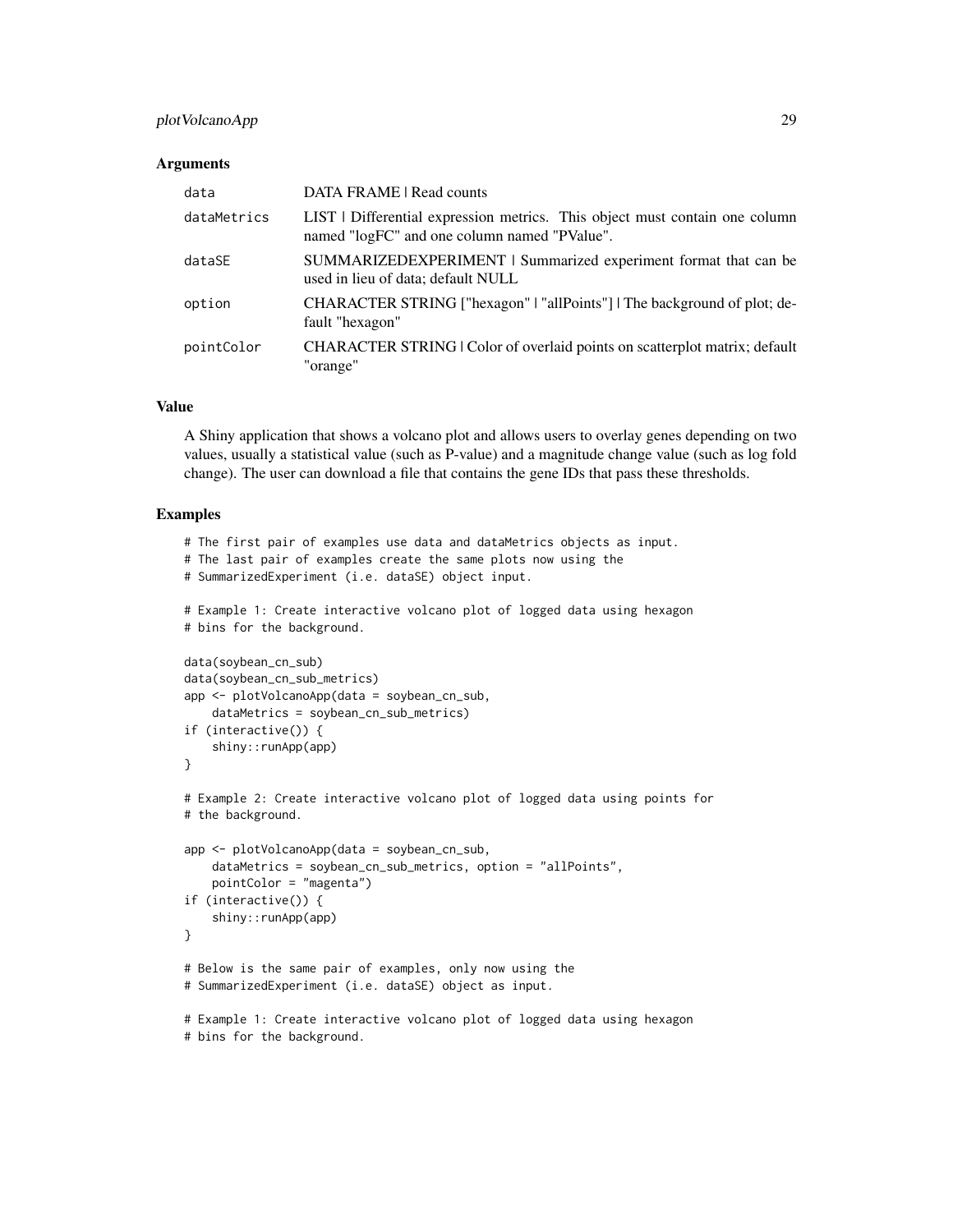```
## Not run:
data(se_soybean_cn_sub)
app <- plotVolcanoApp(dataSE = se_soybean_cn_sub)
if (interactive()) {
    shiny::runApp(app)
}
## End(Not run)
# Example 2: Create interactive volcano plot of logged data using points for
# the background.
## Not run:
app <- plotVolcanoApp(dataSE = se_soybean_cn_sub, option = "allPoints",
    pointColor = "magenta")
if (interactive()) {
    shiny::runApp(app)
}
## End(Not run)
```
se\_soybean\_cn\_sub *Normalized and subsetted soybean cotyledon SummarizedExperiment*

#### Description

This dataset contains normalized RNA-sequencing read counts from soybean cotyledon across three time stages of development. Early stage cotyledons were collected four days after planting and were green but closed. Middle stage cotyledons were collected while green and open, soon after the plant generated its first set of unifoliate leaves. Late stage cotyledons were collected immediately after the initiation of yellowing and shrinking. To save on size, this example dataset was generated by obtaining a random subset of 1 out of 10 genes from the original resource.

#### Usage

```
data(se_soybean_cn_sub)
```
#### Format

(1) A DelayedMatrix with 7,332 rows and 10 variables and 1 row per gene. Accessible by assay(se\_soybean\_cn\_sub). (2) A List with 1 list element per treatment group combination and 1 row per gene. Accessible by rowData(se\_soybean\_cn\_sub).

#### Details

Normalized and subsetted soybean cotyledon SummarizedExperiment object

• assay(se\_soybean\_cn\_sub) Structure:

<span id="page-29-0"></span>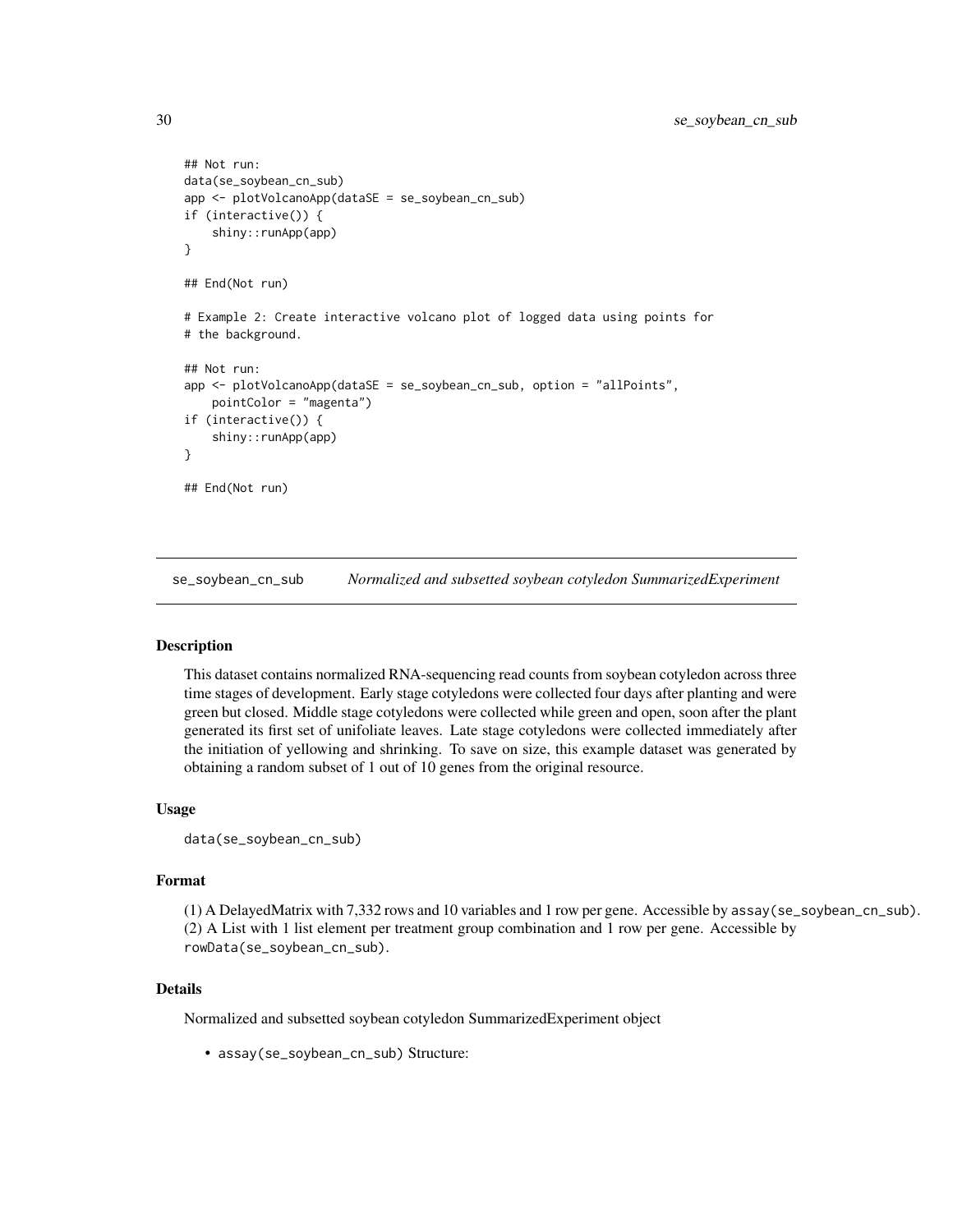- <span id="page-30-0"></span>• S1.1 early stage replicate 1 normalized read counts
- S1.2 early stage replicate 2 normalized read counts
- S1.3 early stage replicate 3 normalized read counts
- S2.1 middle stage replicate 1 normalized read counts
- S2.2 middle stage replicate 2 normalized read counts
- S2.3 middle stage replicate 3 normalized read counts
- S3.1 late stage replicate 1 normalized read counts
- S3.2 late stage replicate 2 normalized read counts
- S3.3 late stage replicate 3 normalized read counts
- rowData(se\_soybean\_cn\_sub) list element Structure:
- ID gene name
- logFC log fold change
- logCPM log counts per million
- LR likelihood ratio
- PValue p-value
- FDR FDR value

#### References

Brown AV, Hudson KA (2015) Developmental profiling of gene expression in soybean trifoliate leaves and cotyledons. BMC Plant Biol 15:169

#### See Also

[soybean\\_cn\\_sub](#page-33-1) and [soybean\\_cn\\_sub\\_metrics](#page-34-1)

se\_soybean\_ir\_sub *Raw and subsetted soybean leaves iron-metabolism SummarizedExperiment*

#### Description

This dataset contains raw RNA-sequencing read counts from a soybean dataset that compared leaves that were exposed to iron-rich (iron -postive) soil conditions versus leaves that were exposed to ironpoor (iron-negative) soil conditions. The data was collected 120 minutes after iron conditions were initiated. To save on size, this example dataset was generated by obtaining a random subset of 1 out of 10 genes from the original resource.

#### Usage

data(se\_soybean\_ir\_sub)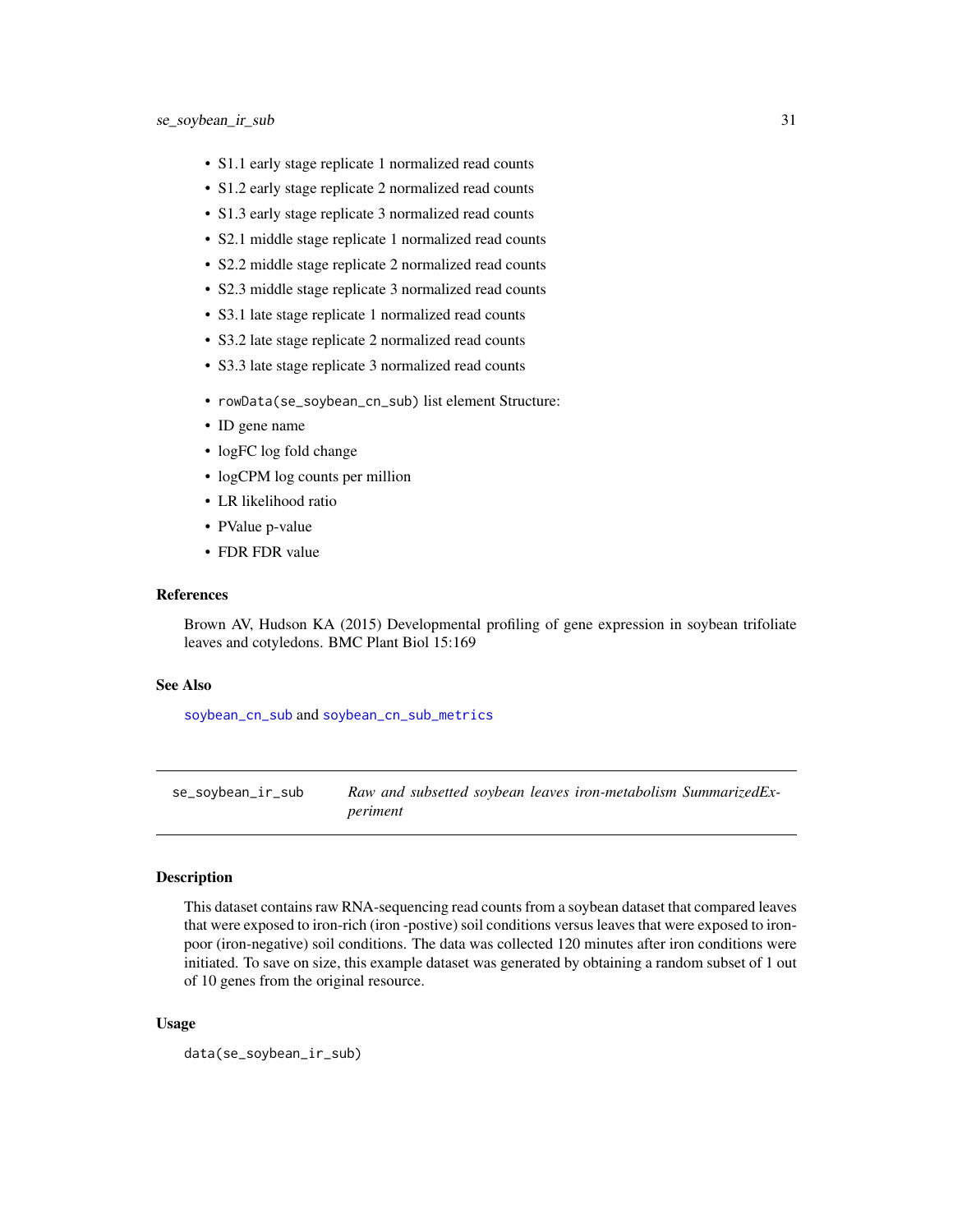#### <span id="page-31-0"></span>Format

(1) A DelayedMatrix with 5,604 rows and 7 variables and 1 row per gene. Accessible by assay(se\_soybean\_ir\_sub). (2) A List with 1 list element per treatment group combination and 1 row per gene. Accessible by rowData(se\_soybean\_ir\_sub).

A data frame with 5,604 rows and 7 variables

#### Details

Raw and subsetted soybean leaves data SummarizedExperiment object

- assay(se\_soybean\_ir\_sub) Structure:
- N.1 iron-negative condition replicate 1 raw read counts
- N.2 iron-negative condition replicate 2 raw read counts
- N.3 iron-negative condition replicate 3 raw read counts
- P.1 iron-positive condition replicate 1 raw read counts
- P.2 iron-positive condition replicate 2 raw read counts
- P.3 iron-positive condition replicate 3 raw read counts
- rowData(se\_soybean\_ir\_sub) list element Structure:
- ID gene name
- logFC log fold change
- logCPM log counts per million
- LR likelihood ratio
- PValue p-value
- FDR FDR value

#### References

Moran Lauter AN, Graham MA. NCBI SRA bioproject accession: PRJNA318409.

#### See Also

[soybean\\_ir\\_sub](#page-36-1) and [soybean\\_ir\\_sub\\_metrics](#page-37-1)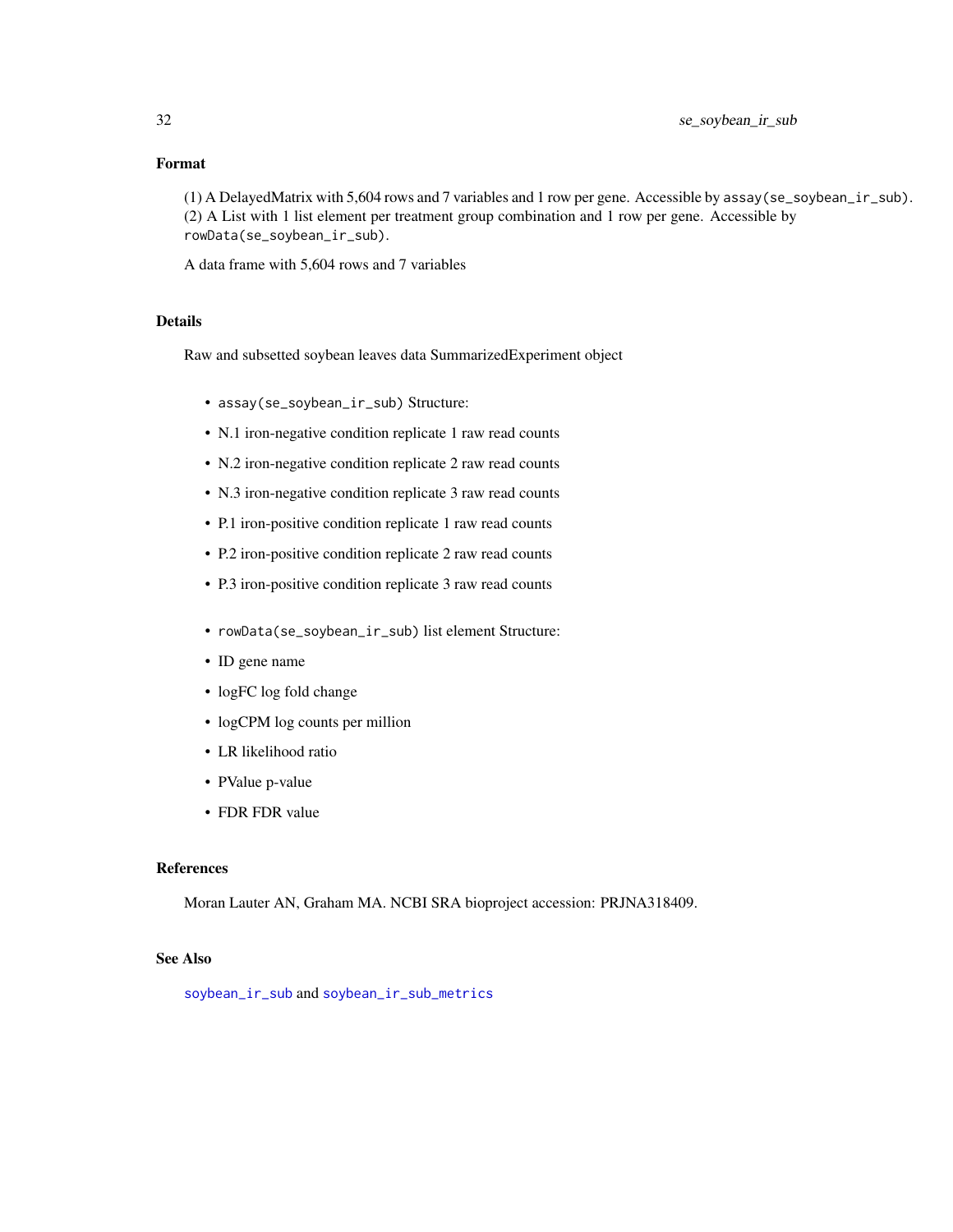<span id="page-32-1"></span><span id="page-32-0"></span>

#### **Description**

This dataset contains normalized RNA-sequencing read counts from soybean cotyledon across three time stages of development. Early stage cotyledons were collected four days after planting and were green but closed. Middle stage cotyledons were collected while green and open, soon after the plant generated its first set of unifoliate leaves. Late stage cotyledons were collected immediately after the initiation of yellowing and shrinking.

#### Format

a RData instance, 1 row per gene

A data frame with 73,320 rows and 10 variables

#### Details

Normalized soybean cotyledon data

- ID gene name
- S1.1 early stage replicate 1 normalized read counts
- S1.2 early stage replicate 2 normalized read counts
- S1.3 early stage replicate 3 normalized read counts
- S2.1 middle stage replicate 1 normalized read counts
- S2.2 middle stage replicate 2 normalized read counts
- S2.3 middle stage replicate 3 normalized read counts
- S3.1 late stage replicate 1 normalized read counts
- S3.2 late stage replicate 2 normalized read counts
- S3.3 late stage replicate 3 normalized read counts

#### References

Brown AV, Hudson KA (2015) Developmental profiling of gene expression in soybean trifoliate leaves and cotyledons. BMC Plant Biol 15:169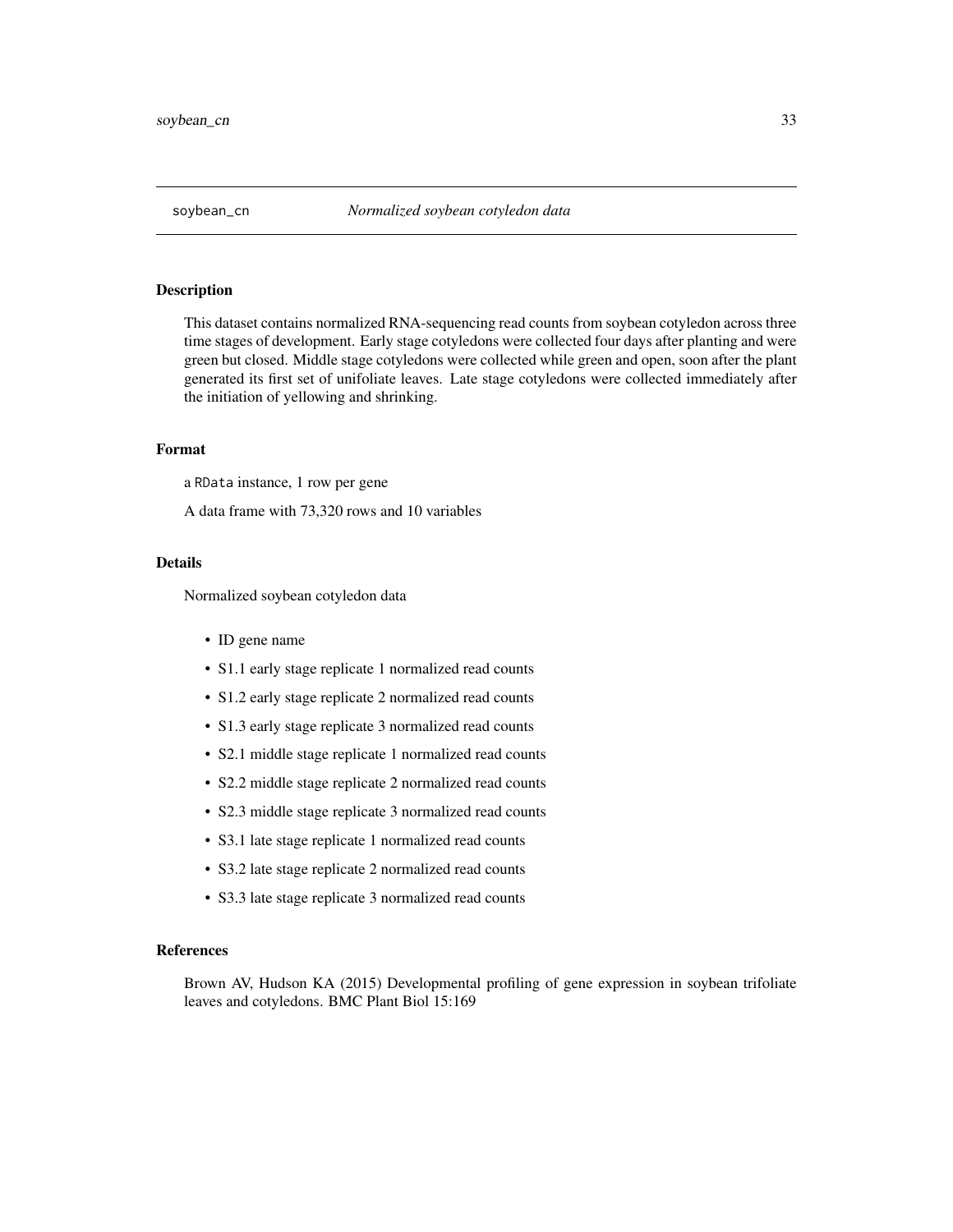<span id="page-33-0"></span>soybean\_cn\_metrics *Normalized soybean cotyledon metrics*

#### **Description**

This data contains metrics for normalized RNA-sequencing read counts from soybean cotyledon across three time stages of development. Early stage cotyledons were collected four days after planting and were green but closed. Middle stage cotyledons were collected while green and open, soon after the plant generated its first set of unifoliate leaves. Late stage cotyledons were collected immediately after the initiation of yellowing and shrinking. The metrics include the log fold change, log counts per million, likelihood ratio, p-values, and FDR values for all genes and all pairwise combinations of treatment groups.

#### Format

a RData instance, 1 list per treatment group combination and 1 row per gene

A nested list of length 3. Each list contains the metrics for the 73,320 genes for one treatment group combination.

#### Details

Normalized soybean cotyledon metrics

- ID gene name
- logFC log fold change
- logCPM log counts per million
- LR likelihood ratio
- PValue p-value
- FDR FDR value

#### See Also

[soybean\\_cn](#page-32-1) for information about the treatment groups

<span id="page-33-1"></span>soybean\_cn\_sub *Normalized and subsetted soybean cotyledon data*

#### Description

This dataset contains normalized RNA-sequencing read counts from soybean cotyledon across three time stages of development. Early stage cotyledons were collected four days after planting and were green but closed. Middle stage cotyledons were collected while green and open, soon after the plant generated its first set of unifoliate leaves. Late stage cotyledons were collected immediately after the initiation of yellowing and shrinking. To save on size, this example dataset was generated by obtaining a random subset of 1 out of 10 genes from the original resource.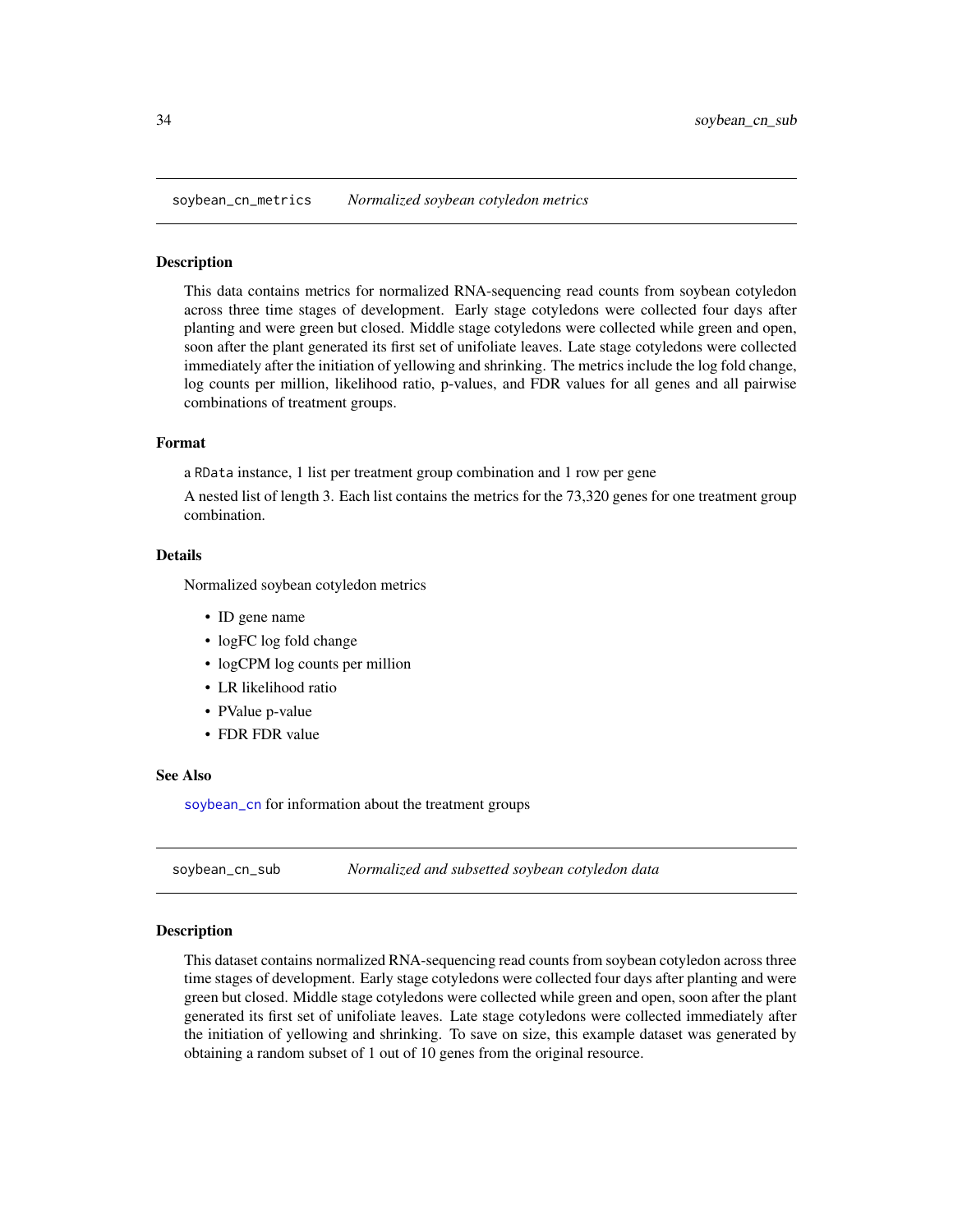#### <span id="page-34-0"></span>Usage

data(soybean\_cn\_sub)

#### Format

A data frame with 7,332 rows and 10 variables. 1 row per gene.

#### Details

Normalized and subsetted soybean cotyledon data

- ID gene name
- S1.1 early stage replicate 1 normalized read counts
- S1.2 early stage replicate 2 normalized read counts
- S1.3 early stage replicate 3 normalized read counts
- S2.1 middle stage replicate 1 normalized read counts
- S2.2 middle stage replicate 2 normalized read counts
- S2.3 middle stage replicate 3 normalized read counts
- S3.1 late stage replicate 1 normalized read counts
- S3.2 late stage replicate 2 normalized read counts
- S3.3 late stage replicate 3 normalized read counts

#### References

Brown AV, Hudson KA (2015) Developmental profiling of gene expression in soybean trifoliate leaves and cotyledons. BMC Plant Biol 15:169

#### See Also

[soybean\\_cn](#page-32-1) from which this dataset is subsetted

<span id="page-34-1"></span>soybean\_cn\_sub\_metrics

*Normalized and subsetted soybean cotyledon metrics*

#### Description

This data contains metrics for normalized RNA-sequencing read counts from soybean cotyledon across three time stages of development. Early stage cotyledons were collected four days after planting and were green but closed. Middle stage cotyledons were collected while green and open, soon after the plant generated its first set of unifoliate leaves. Late stage cotyledons were collected immediately after the initiation of yellowing and shrinking. The metrics include the log fold change, log counts per million, likelihood ratio, p-values, and FDR values for all genes and all pairwise combinations of treatment groups. To save on size, this example dataset was generated by obtaining a random subset of 1 out of 10 genes from the original resource.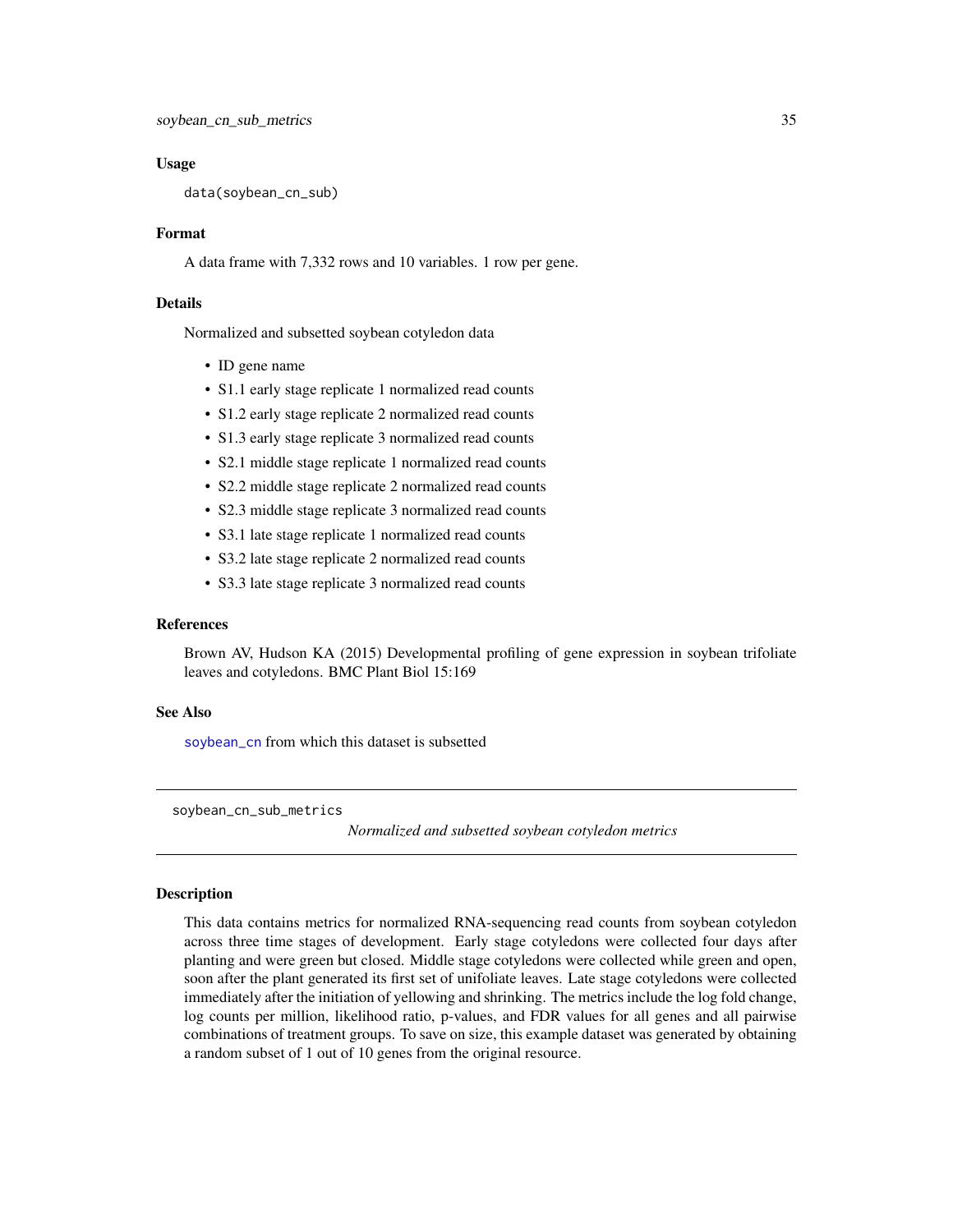#### Usage

```
data(soybean_cn_sub_metrics)
```
#### Format

a RData instance, List with one list element per treatment group combination and 1 row per gene

#### Details

Normalized and subsetted soybean cotyledon metrics

- ID gene name
- logFC log fold change
- logCPM log counts per million
- LR likelihood ratio
- PValue p-value
- FDR FDR value

#### See Also

[soybean\\_cn\\_sub](#page-33-1) for information about the treatment groups

<span id="page-35-1"></span>

soybean\_ir *Raw soybean leaves iron-metabolism data*

#### Description

This dataset contains raw RNA-sequencing read counts from a soybean dataset that compared leaves that were exposed to iron-rich (iron -postive) soil conditions versus leaves that were exposed to ironpoor (iron-negative) soil conditions. The data was collected 120 minutes after iron conditions were initiated.

#### Format

a RData instance, 1 row per gene

A data frame with 56,044 rows and 7 variables

#### Details

Raw soybean leaves data

- ID gene name
- N.1 iron-negative condition replicate 1 raw read counts
- N.2 iron-negative condition replicate 2 raw read counts
- N.3 iron-negative condition replicate 3 raw read counts

<span id="page-35-0"></span>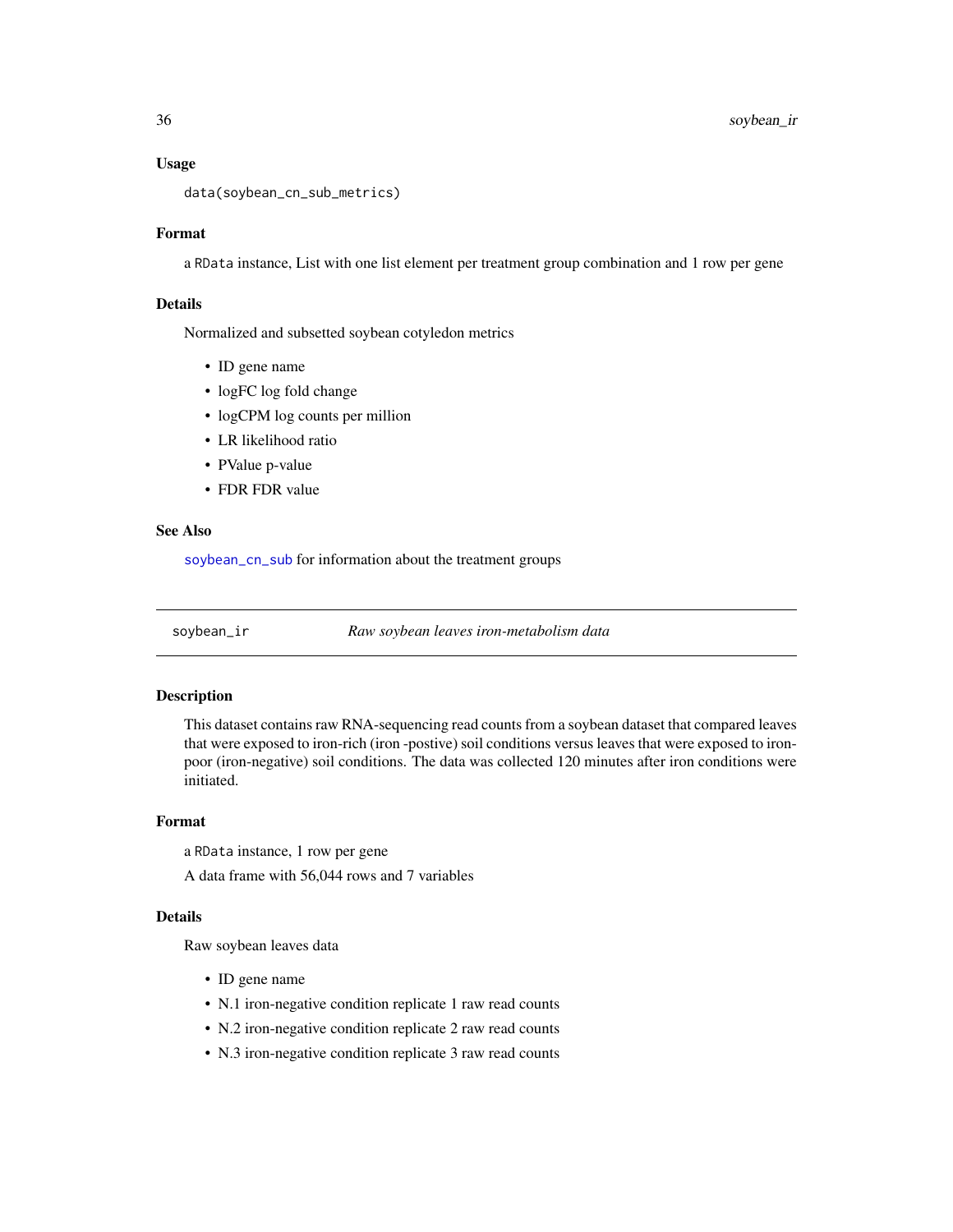- <span id="page-36-0"></span>• P.1 iron-positive condition replicate 1 raw read counts
- P.2 iron-positive condition replicate 2 raw read counts
- P.3 iron-positive condition replicate 3 raw read counts

soybean\_ir\_metrics *Raw soybean leaves iron-metabolism metrics*

#### Description

This data contains metrics for raw RNA-sequencing read counts from a soybean dataset that compared leaves that were exposed to iron-rich (iron-postive) soil conditions versus leaves that were exposed to iron -poor (iron-negative) soil conditions. The data was collected 120 minutes after iron conditions were initiated. The metrics include the log fold change and the p-values for all genes and all pairwise combinations of treatment groups.

#### Format

a RData instance, 1 list per treatment group combination and 1 row per gene

A nested list of length 1. The list contains the metrics for the 56,044 genes for the one treatment group combination.

#### Details

Raw soybean leaves metrics

- ID gene name
- logFC log fold change
- PValue p-value

#### See Also

[soybean\\_ir](#page-35-1) for information about the treatment groups

<span id="page-36-1"></span>soybean\_ir\_sub *Raw and subsetted soybean leaves iron-metabolism data*

#### Description

This dataset contains raw RNA-sequencing read counts from a soybean dataset that compared leaves that were exposed to iron-rich (iron -postive) soil conditions versus leaves that were exposed to ironpoor (iron-negative) soil conditions. The data was collected 120 minutes after iron conditions were initiated. To save on size, this example dataset was generated by obtaining a random subset of 1 out of 10 genes from the original resource.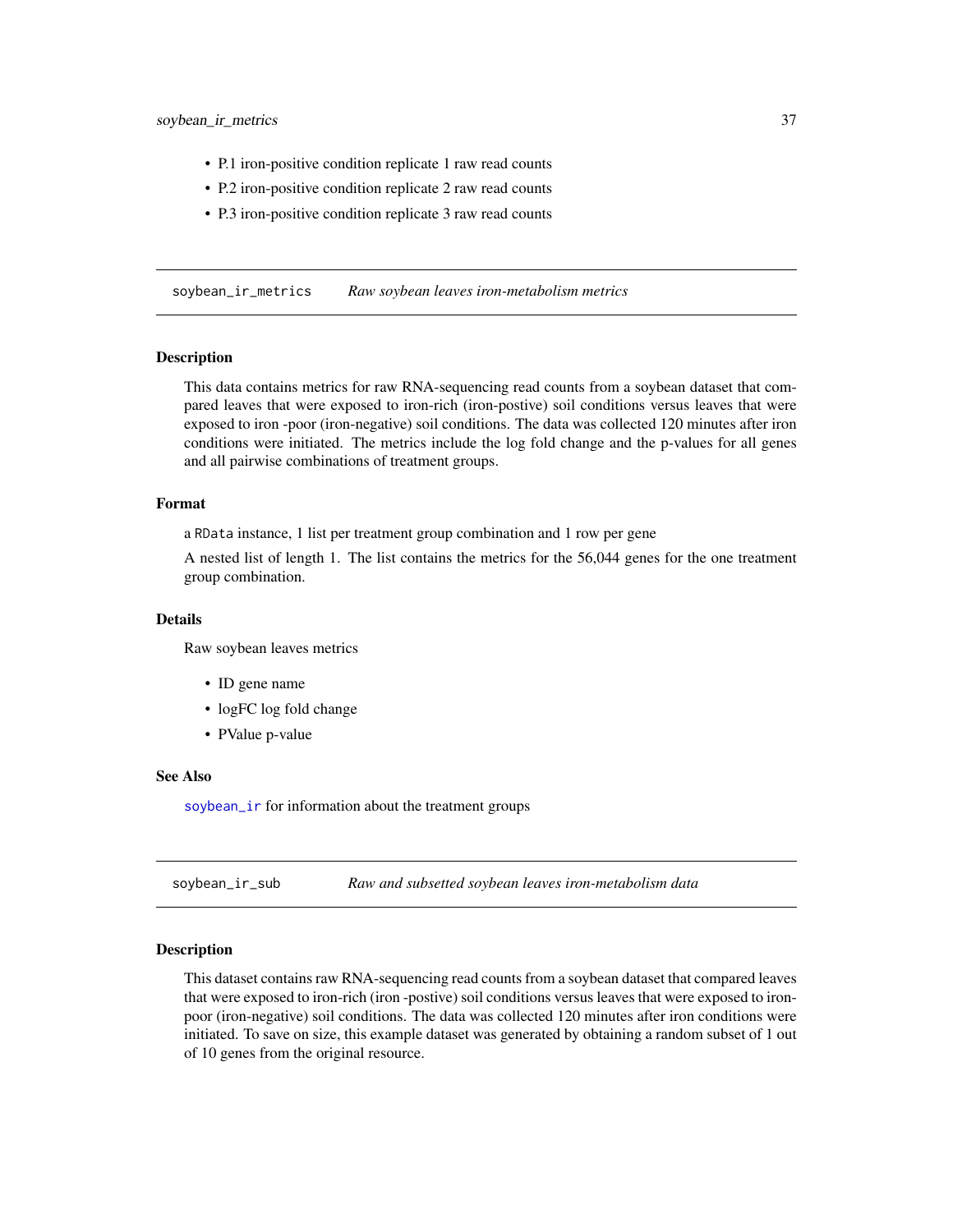#### Usage

data(soybean\_ir\_sub)

#### Format

a RData instance, 1 row per gene A data frame with 5,604 rows and 7 variables

#### Details

Raw and subsetted soybean leaves data

- ID gene name
- N.1 iron-negative condition replicate 1 raw read counts
- N.2 iron-negative condition replicate 2 raw read counts
- N.3 iron-negative condition replicate 3 raw read counts
- P.1 iron-positive condition replicate 1 raw read counts
- P.2 iron-positive condition replicate 2 raw read counts
- P.3 iron-positive condition replicate 3 raw read counts

#### References

Moran Lauter AN, Graham MA. NCBI SRA bioproject accession: PRJNA318409.

#### See Also

[soybean\\_ir](#page-35-1) from which this dataset is subsetted

<span id="page-37-1"></span>soybean\_ir\_sub\_metrics

*Raw and subsetted soybean leaves iron-metabolism metrics*

#### Description

This data contains metrics for raw RNA-sequencing read counts from a soybean dataset that compared leaves that were exposed to iron-rich (iron-postive) soil conditions versus leaves that were exposed to iron -poor (iron-negative) soil conditions. The data was collected 120 minutes after iron conditions were initiated. The metrics include the log fold change and the p-values for all genes and all pairwise combinations of treatment groups. To save on size, this example dataset was generated by obtaining a random subset of 1 out of 10 genes from the original resource.

#### Usage

```
data(soybean_ir_sub_metrics)
```
<span id="page-37-0"></span>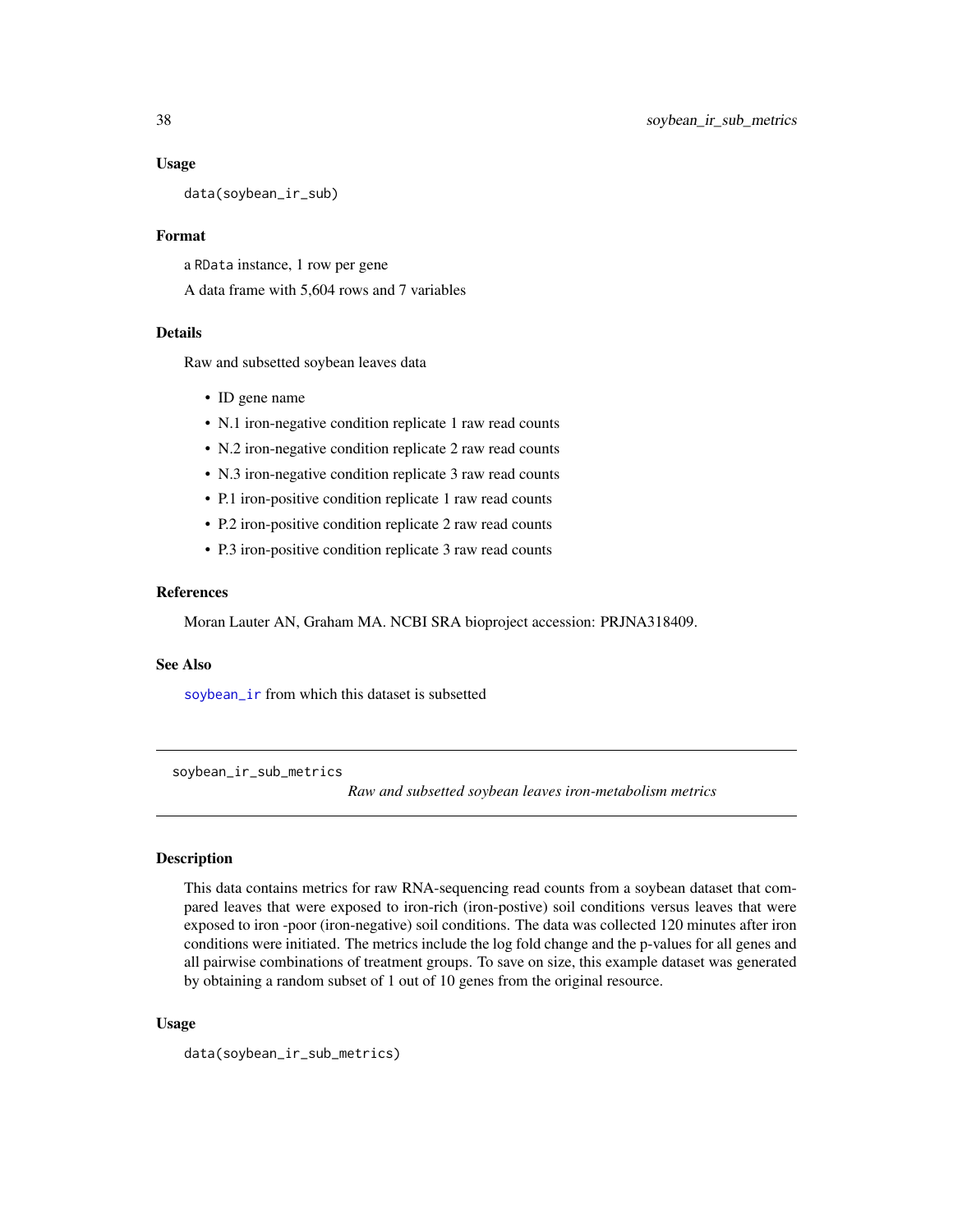#### <span id="page-38-0"></span>Format

a RData instance, 1 list per treatment group combination and 1 row per gene

A nested list of length 1. The list contains the metrics for the 5,604 genes for the one treatment group combination.

#### Details

Raw and subsetted soybean leaves iron-metabolism metrics

- ID gene name
- logFC log fold change
- PValue p-value

#### References

Moran Lauter AN, Graham MA. NCBI SRA bioproject accession: PRJNA318409.

#### See Also

[soybean\\_ir\\_sub](#page-36-1) for information about the treatment groups